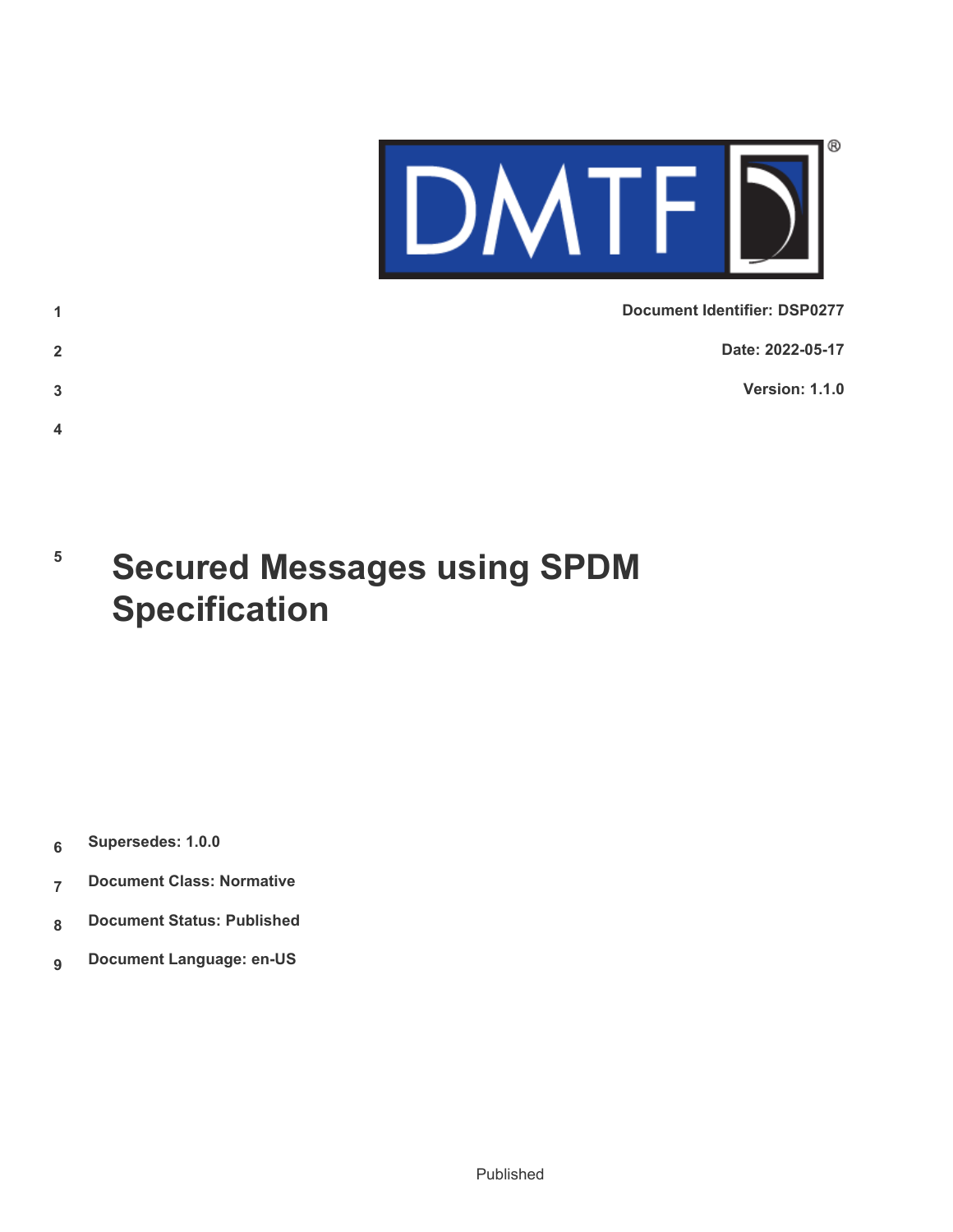### Copyright Notice Copyright © 2019-2022 DMTF. All rights reserved.

- 10 DMTF is a not-for-profit association of industry members dedicated to promoting enterprise and systems management and interoperability. Members and non-members may reproduce DMTF specifications and documents, provided that correct attribution is given. As DMTF specifications may be revised from time to time, the particular version and release date should always be noted.
- 11 Implementation of certain elements of this standard or proposed standard may be subject to third party patent rights, including provisional patent rights (herein "patent rights"). DMTF makes no representations to users of the standard as to the existence of such rights, and is not responsible to recognize, disclose, or identify any or all such third party patent right, owners or claimants, nor for any incomplete or inaccurate identification or disclosure of such rights, owners or claimants. DMTF shall have no liability to any party, in any manner or circumstance, under any legal theory whatsoever, for failure to recognize, disclose, or identify any such third party patent rights, or for such party's reliance on the standard or incorporation thereof in its product, protocols or testing procedures. DMTF shall have no liability to any party implementing such standard, whether such implementation is foreseeable or not, nor to any patent owner or claimant, and shall have no liability or responsibility for costs or losses incurred if a standard is withdrawn or modified after publication, and shall be indemnified and held harmless by any party implementing the standard from any and all claims of infringement by a patent owner for such implementations.
- 12 For information about patents held by third-parties which have notified the DMTF that, in their opinion, such patent may relate to or impact implementations of DMTF standards, visit [http://www.dmtf.org/about/](http://www.dmtf.org/about/policies/disclosures.php) [policies/disclosures.php.](http://www.dmtf.org/about/policies/disclosures.php)
- 13 This document's normative language is English. Translation into other languages is permitted.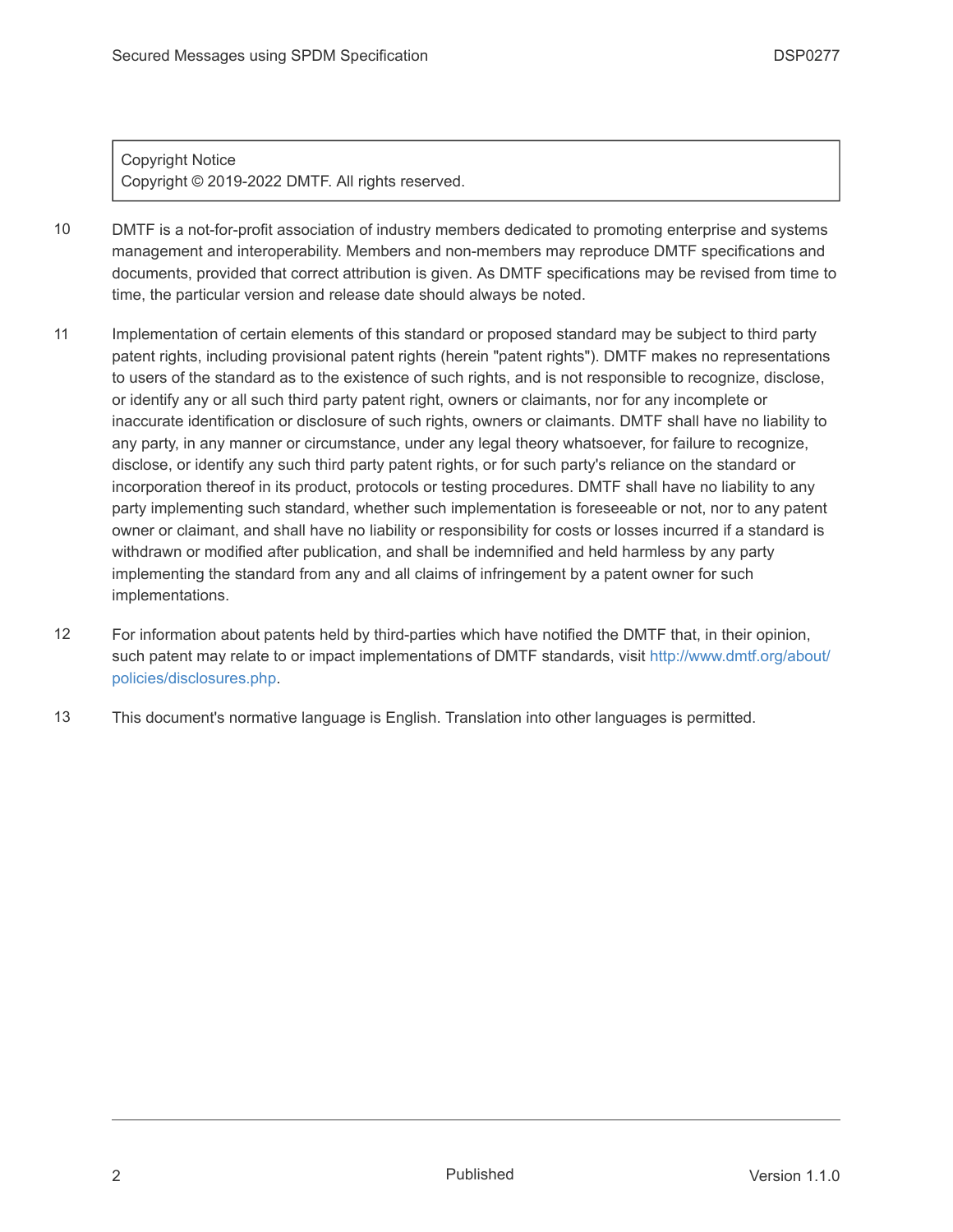### 14 CONTENTS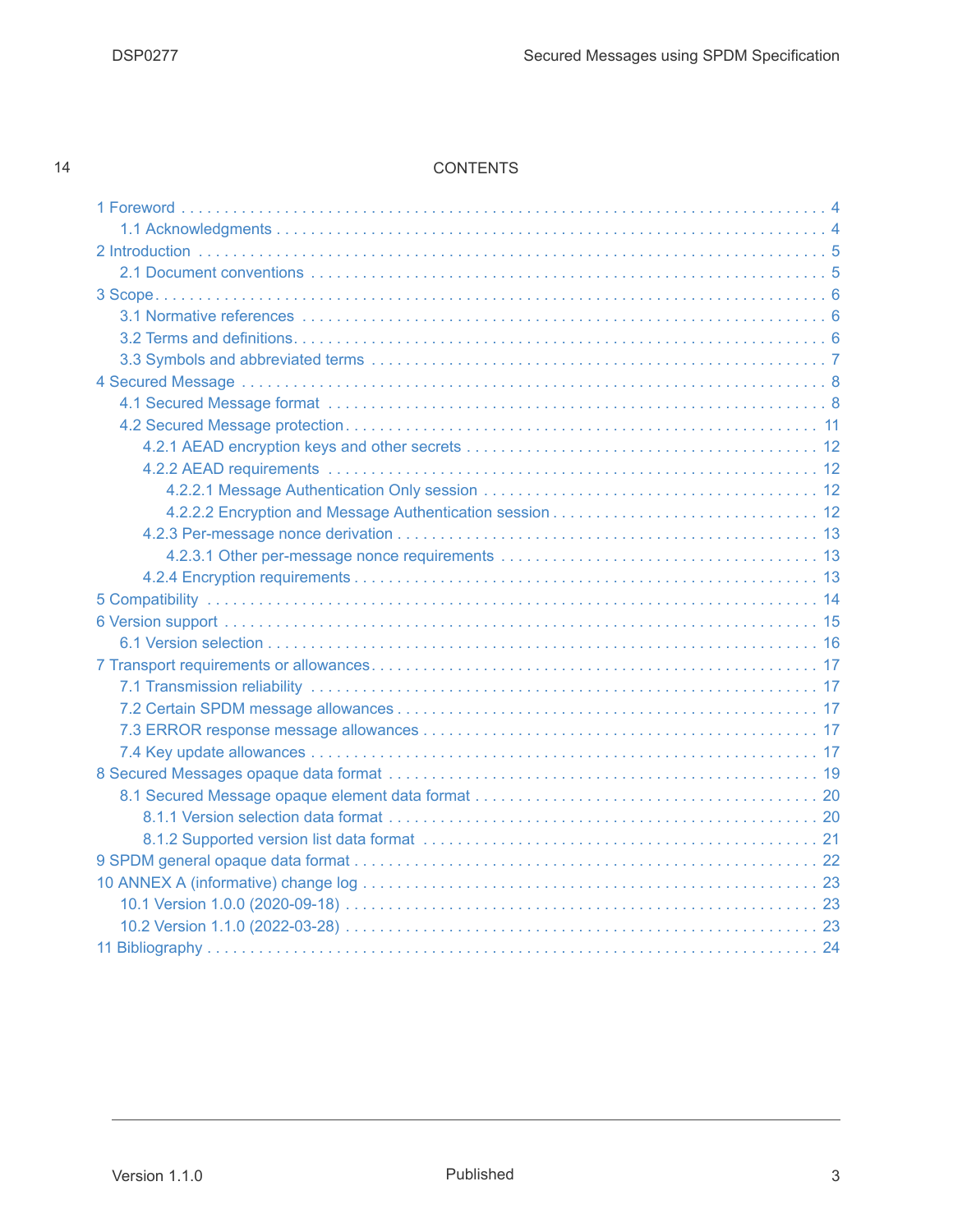# <span id="page-3-0"></span>**<sup>15</sup> 1 Foreword**

- 16 The Platform Management Components Intercommunications (PMCI) Working Group prepared the *Secured Messages using SPDM Specification* (DSP0277).
- 17 DMTF is a not-for-profit association of industry members that promotes enterprise and systems management and interoperability. For information about the DMTF, see [https://www.dmtf.org](https://www.dmtf.org/).

### <span id="page-3-1"></span>**18 1.1 Acknowledgments**

- 19 The DMTF acknowledges the following individuals for their contributions to this document:
	- Patrick Caporale Lenovo
	- Nigel Edwards Hewlett Packard Enterprise
	- Daniil Egranov Arm Limited
	- Philip Hawkes Qualcomm Inc.
	- Brett Henning Broadcom Inc.
	- Jeff Hilland Hewlett Packard Enterprise
	- Yuval Itkin &mash; NVIDIA Corporation
	- Theo Koulouris Hewlett Packard Enterprise
	- Eliel Louzoun Intel Corporation
	- Donald Matthews Advanced Micro Devices, Inc.
	- Edward Newman Hewlett Packard Enterprise
	- Jiewen Yao Intel Corporation
	- Jim Panian Qualcomm Inc.
	- Scott Phuong Cisco Systems, Inc.
	- Viswanath Ponnuru Dell Technologies
	- Xiaoyu Ruan Intel Corporation
	- Nitin Sarangdhar DMTF
	- Bob Stevens Dell Technologies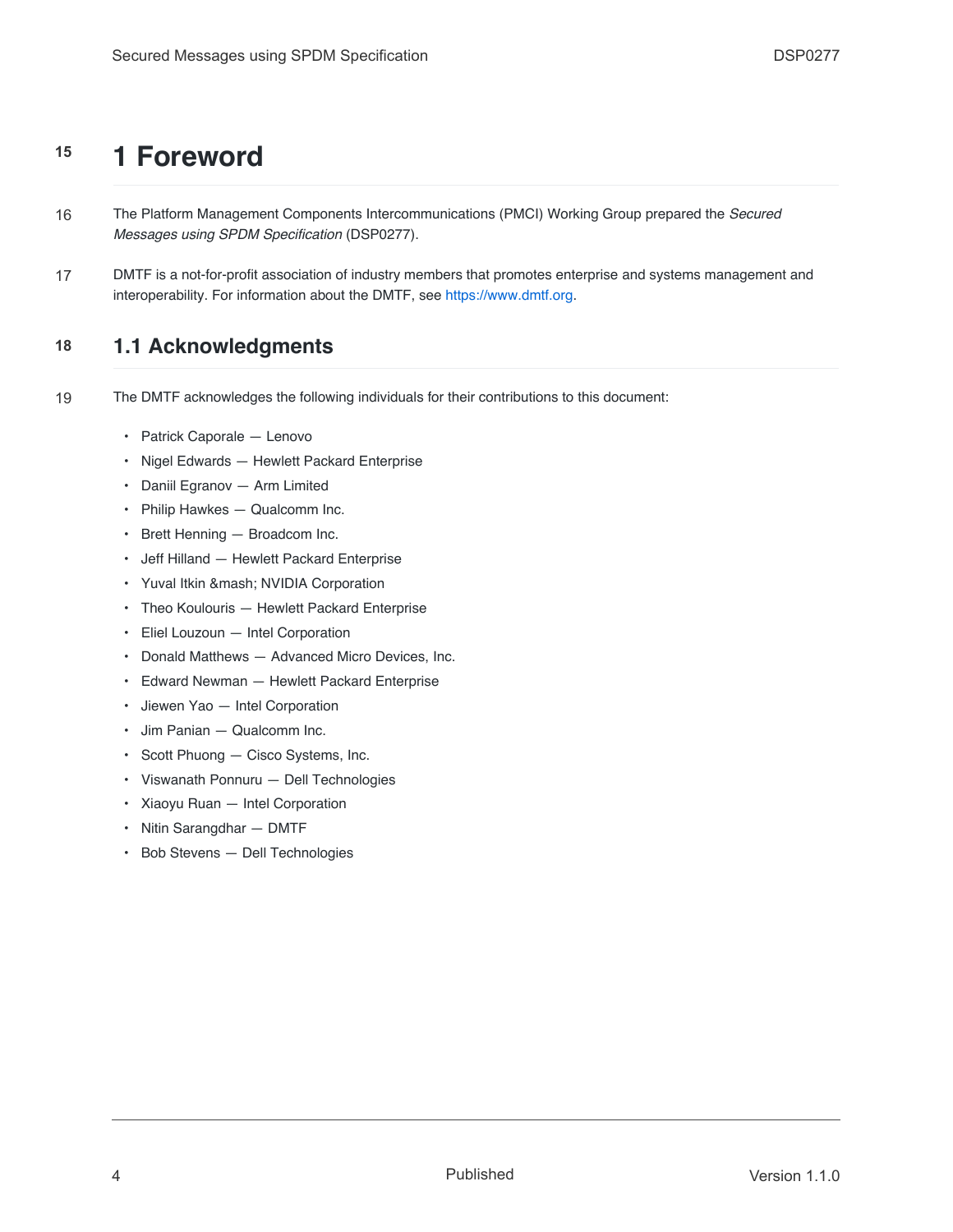# <span id="page-4-0"></span>**<sup>20</sup> 2 Introduction**

- 21 The *Secured Messages using SPDM* specification defines the methodology that various PMCI transports can use to communicate various application data securely by utilizing SPDM. Specifically, this specification defines the transport requirements for SPDM records, which form the basis of encryption and message authentication.
- 22 Furthermore, this specification contains guidance and certain decisions that it defers to the binding specification, which binds Secured Messages to a specific transport. Thus, the binding specification is expected to finalize those decisions or guidance by way of normalization or recommendation. The present specification was written with PMCI transports in mind, but nothing precludes specifying bindings to other transports.

### <span id="page-4-1"></span>**23 2.1 Document conventions**

- Document titles appear in *italics*.
- The first occurrence of each important term appears in *italics* with a link to its definition.
- ABNF rules appear in a monospaced font.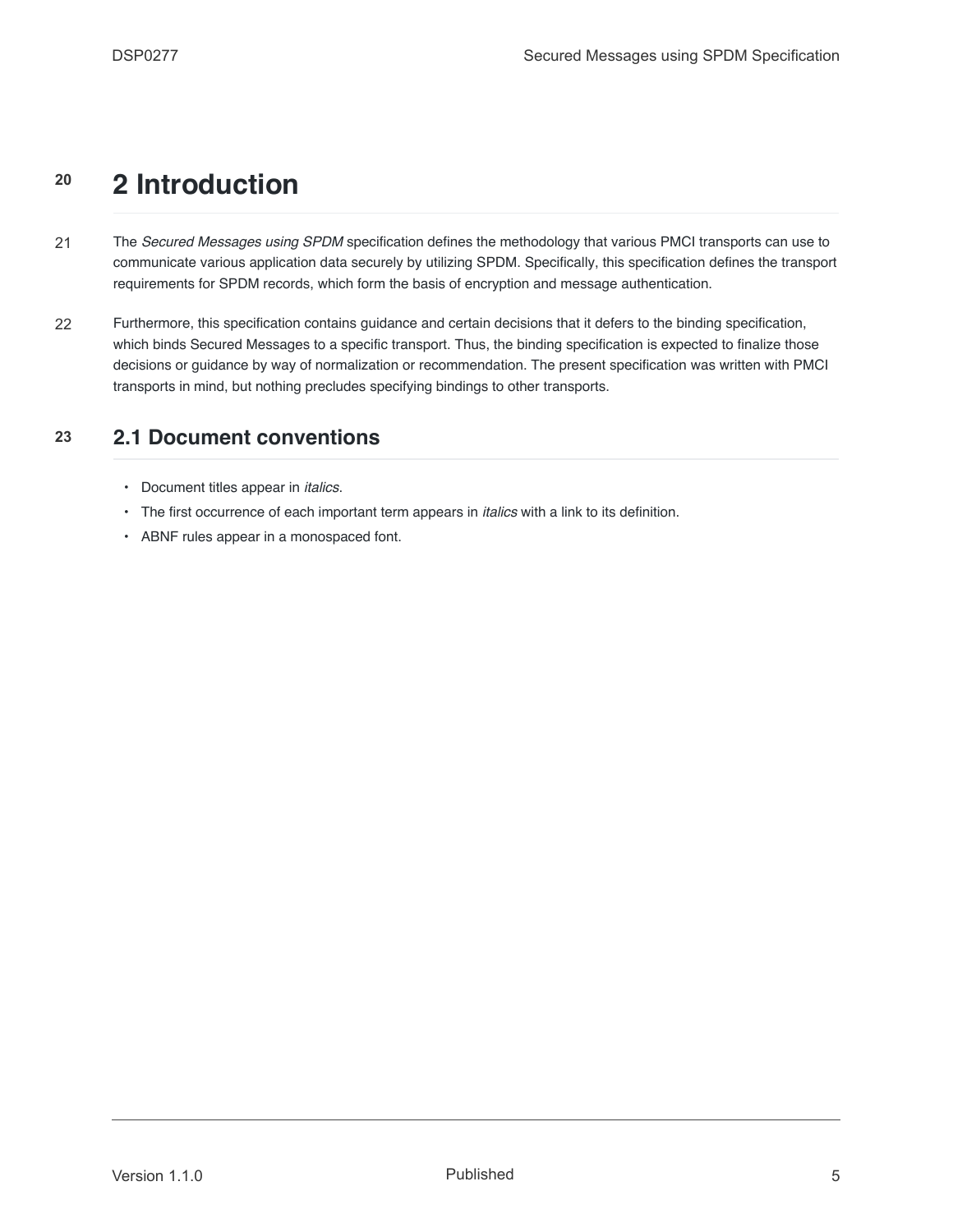# <span id="page-5-0"></span>**<sup>24</sup> 3 Scope**

- 25 This document defines a generic record format used to encrypt and authenticate any application data within SPDM's secure session. Also, relating to encryption, message authentication, and secure sessions, this specification further defines those areas in SPDM that the specification states are the responsibilities of the transport layer.
- 26 This specification requires SPDM version 1.1 or later.

### <span id="page-5-1"></span>**27 3.1 Normative references**

- <span id="page-5-4"></span><span id="page-5-3"></span>28 The following referenced documents are indispensable for the application of this specification. For dated or versioned references, only the edition cited (including any corrigenda or DMTF update versions) applies. For references without a date or version, the latest published edition of the referenced document (including any corrigenda or DMTF update versions) applies.
	- DMTF DSP0274, *Security Protocol and Data Model (SPDM) Base Specification, version 1.1 or later*, [https://www.dmtf.org/sites/default/files/standards/documents/DSP0274\\_1.2.pdf](https://www.dmtf.org/sites/default/files/standards/documents/DSP0274_1.2.pdf)
	- *ISO/IEC Directives, Part 2, Principles and rules for the structure and drafting of ISO and IEC documents*, <https://isotc.iso.org/livelink/livelink.exe?func=ll&objId=4230456&objAction=browse&sort=subtype>
	- IETF RFC5234, *Augmented BNF for Syntax Specifications: ABNF*, January 2008, [https://tools.ietf.org/html/](https://tools.ietf.org/html/rfc5234) [rfc5234](https://tools.ietf.org/html/rfc5234)
	- *The Datagram Transport Layer Security (DTLS) Protocol Version 1.3, 2020-06-03 Draft*, <https://datatracker.ietf.org/doc/draft-ietf-tls-dtls13/>
	- IETF RFC5116, *[An Interface and Algorithms for Authenticated Encryption](https://tools.ietf.org/html/rfc5116)*, January 2008
	- IETF RFC8998, *[ShangMi \(SM\) Cipher Suites for TLS 1.3](https://tools.ietf.org/html/rfc8998)*, March 2021
	- IETF RFC8439, *[ChaCha20 and Poly1305 for IETF Protocols](https://tools.ietf.org/html/rfc8439)*, June 2018

### <span id="page-5-8"></span><span id="page-5-7"></span><span id="page-5-6"></span><span id="page-5-5"></span><span id="page-5-2"></span>**29 3.2 Terms and definitions**

- 30 In this document, some terms have a specific meaning beyond the normal English meaning. This clause defines those terms.
- 31 The terms "shall" ("required"), "shall not," "should"("recommended"), "should not" ("not recommended"), "may," "need not" ("not required"), "can" and "cannot" in this document are to be interpreted as described in [ISO/IEC Directives,](#page-5-3) [Part 2,](#page-5-3) Clause 7. The terms in parentheses are alternatives for the preceding term, for use in exceptional cases when the preceding term cannot be used for linguistic reasons. Note that [ISO/IEC Directives, Part 2](#page-5-3), Clause 7 specifies additional alternatives. Occurrences of such additional alternatives shall be interpreted in their normal English meaning.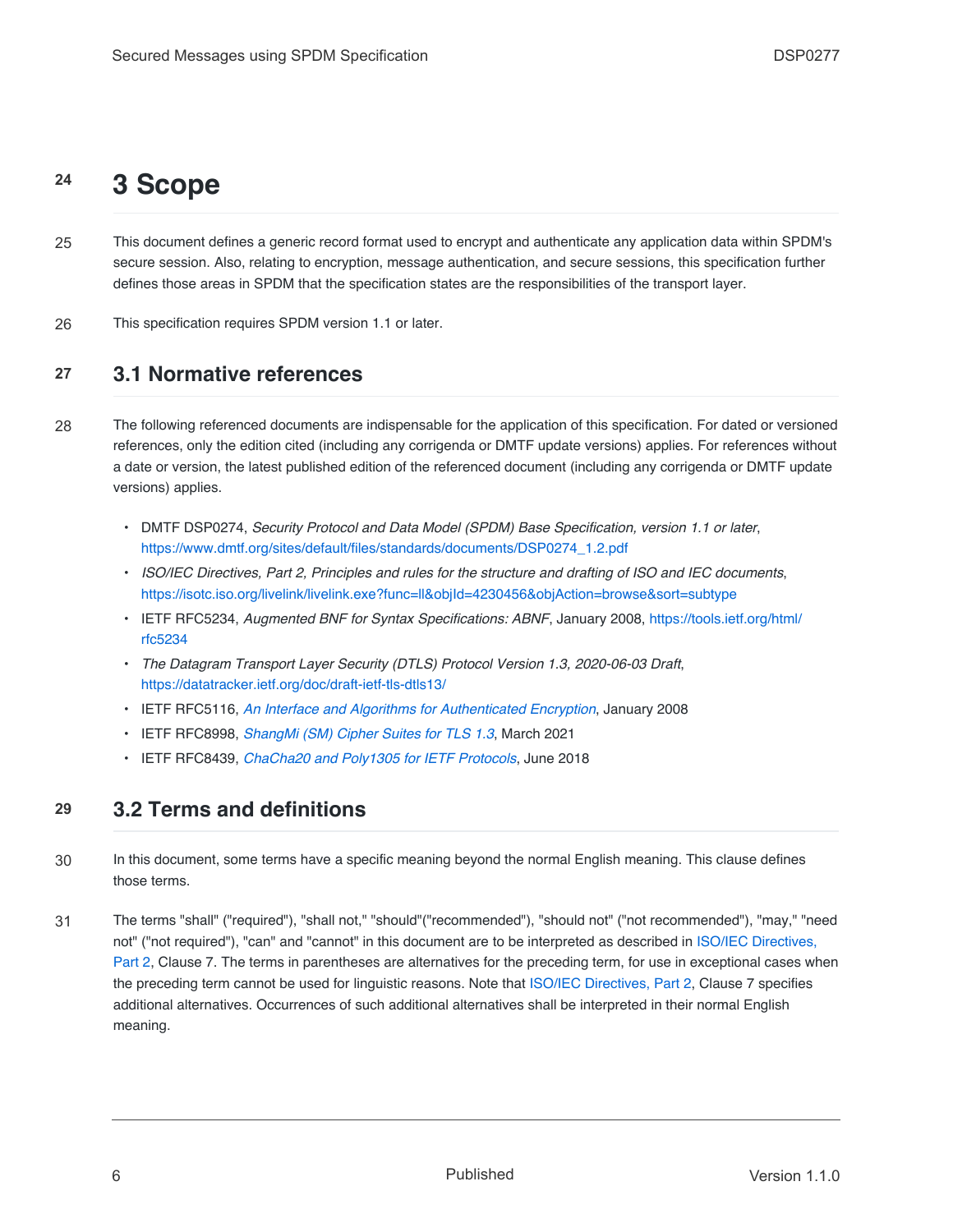- 32 The terms "clause," "subclause," "paragraph," and "annex" in this document are to be interpreted as described in [ISO/IEC Directives, Part 2,](#page-5-3) Clause 6.
- 33 The terms "normative" and "informative" in this document are to be interpreted as described in [ISO/IEC Directives,](#page-5-3) [Part 2,](#page-5-3) Clause 3. In this document, clauses, subclauses, or annexes labeled "(informative)" do not contain normative content. Notes and examples are always informative elements.
- 34 The terms that [DSP0274](#page-5-4) define also apply to this document with the following exception:
	- Whereas [DSP0274](#page-5-4) defines a secure session as consisting of either encryption, message authentication, or both, this document defines a secure session as consisting of both encryption and message authentication or message authentication without encryption.

### <span id="page-6-0"></span>**35 3.3 Symbols and abbreviated terms**

36 The abbreviations or notations defined in [DSP0274](#page-5-4) apply to this document.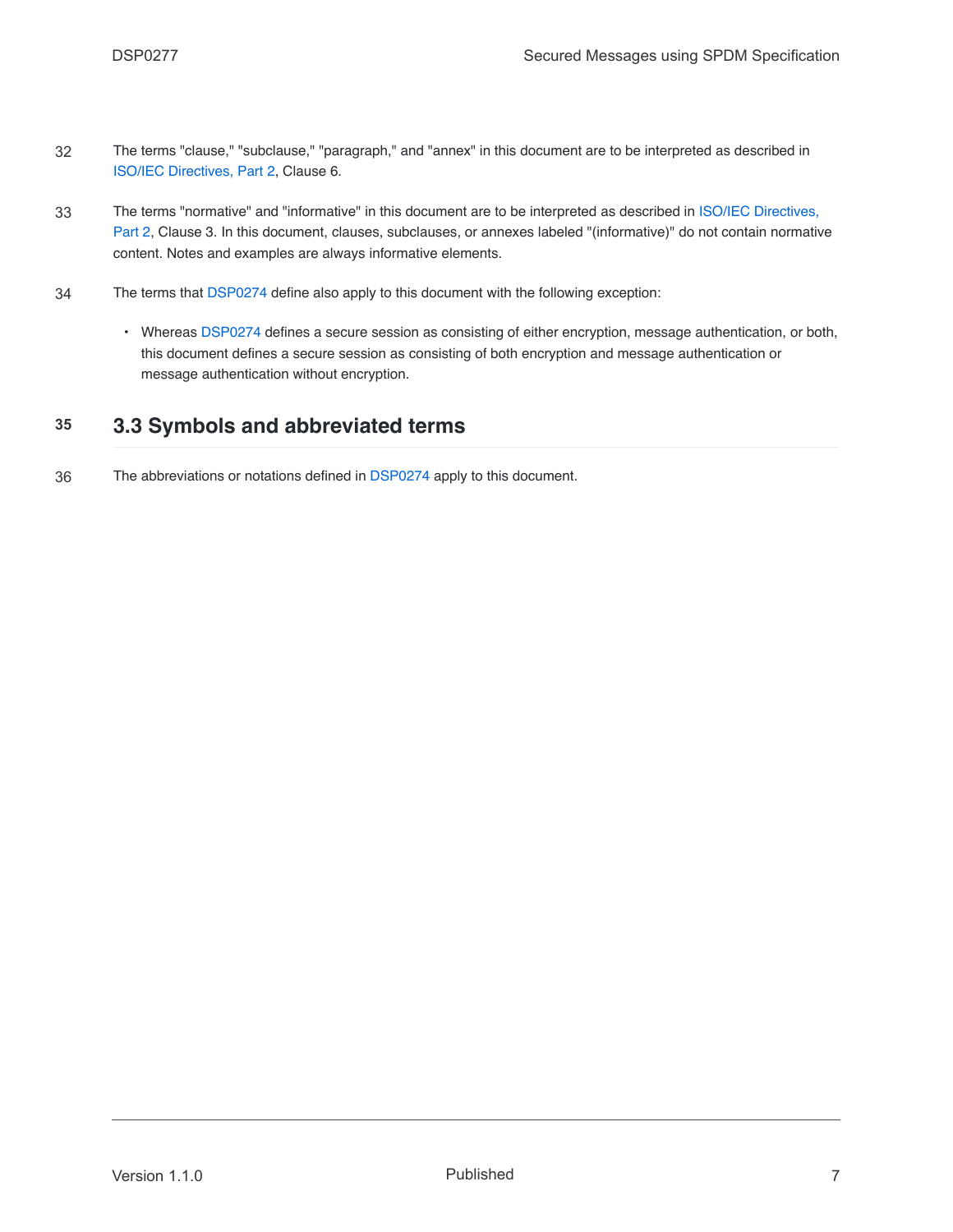# <span id="page-7-0"></span>**<sup>37</sup> 4 Secured Message**

- 38 Starting with SPDM 1.1, SPDM describes at a very high and abstract level a construct, called a record, to encrypt and authenticate data within a session. SPDM places the responsibility of the details and definition of the record onto the transport layer. The manifestation of this record in this specification is called a Secured Message.
- 39 A Secured Message shall only be used within a secure session. Specifically, a Secured Message can be used in any phase of a secure session, such as the session handshake phase and the application phase.
- 40 To support a Secured Message, an SPDM endpoint shall support message authentication. Additionally, an SPDM endpoint shall support one or more AEAD algorithms as defined in [DSP0274](#page-5-4). Finally, an SPDM Responder shall select an AEAD algorithm according to [DSP0274.](#page-5-4)

### <span id="page-7-1"></span>**41 4.1 Secured Message format**

42 The [Secured Message format](#page-7-2) figure illustrates the format used to encrypt or authenticate application data. Because this specification creates a single format for all application data, application data shall also include those SPDM messages that are required to be sent within a session such as KEY\_UPDATE messages.

#### <span id="page-7-2"></span>43 **Secured Message format**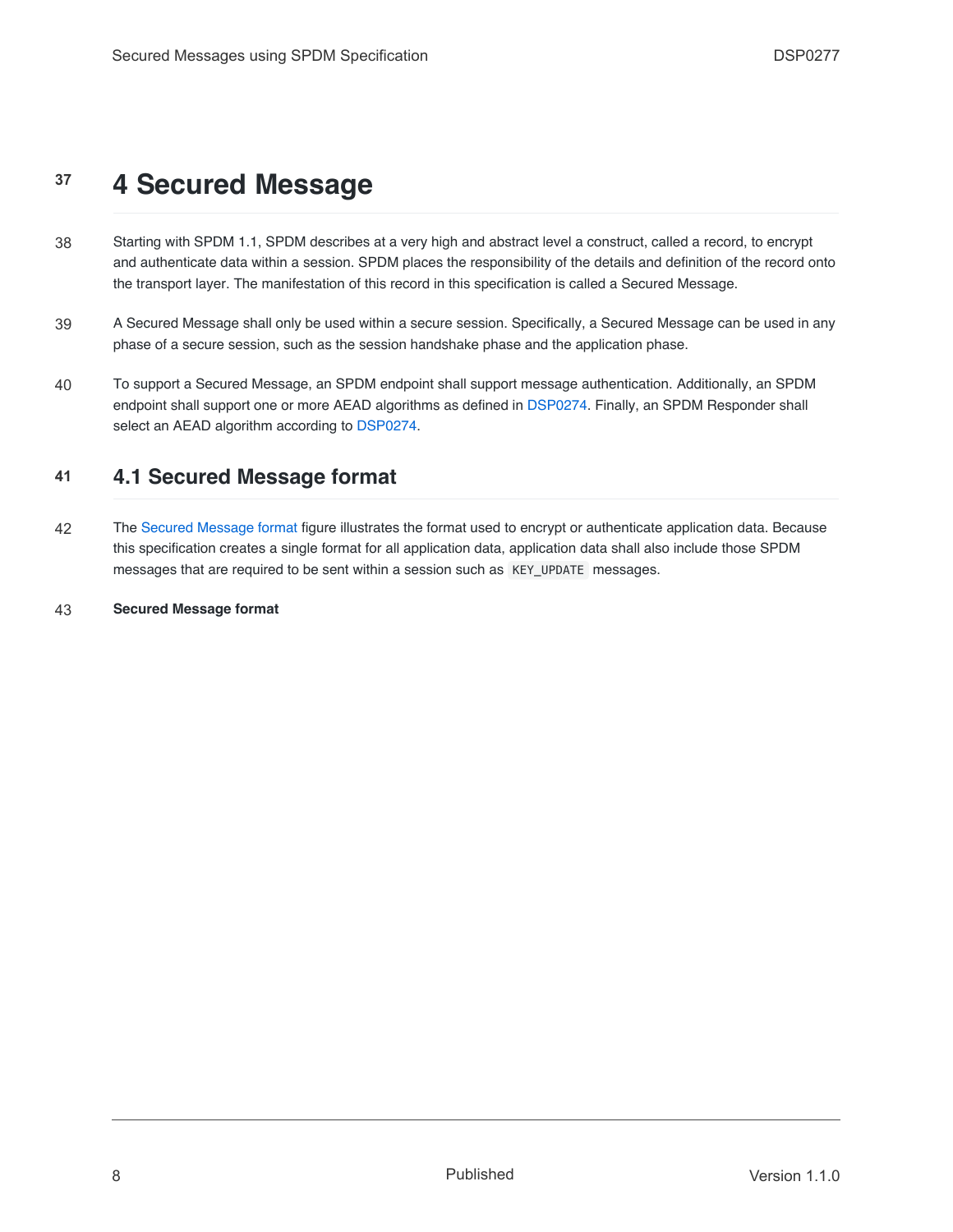

45 The [Secured Message fields definition](#page-8-0) table defines the exact format. This format is specific to AEAD algorithms that append the MAC to the end of the cipher text. The *Recommendation* column applies to the transport and provides a recommendation of its inclusion in the transport binding specification. A value of *Yes* in this column indicates that the respective field should be included in the transport binding specification. A value of *No* indicates the respective field should not be included unless necessary and the *Description* column will have further guidance.

### <span id="page-8-0"></span>46 **Secured Message fields definition**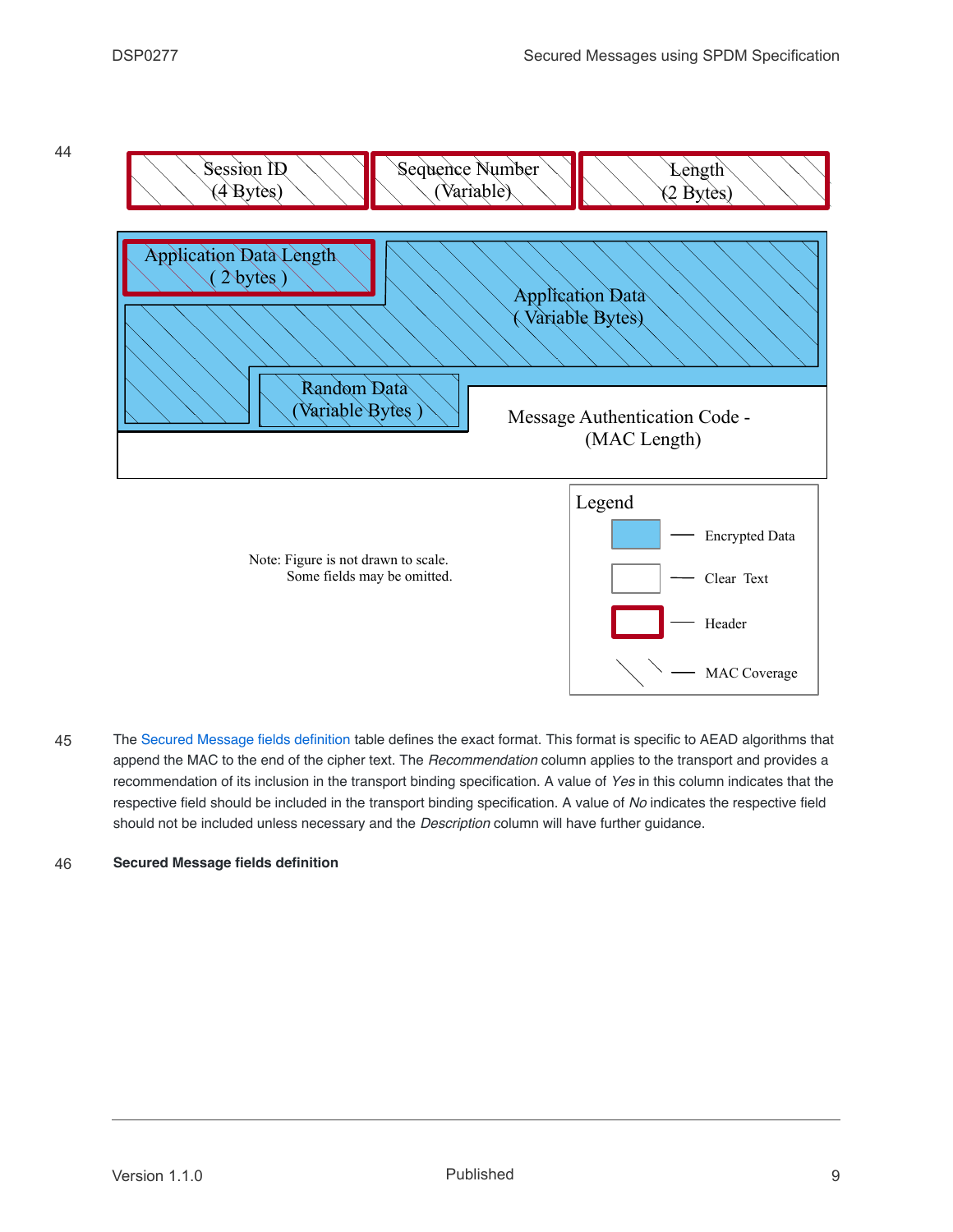| <b>Offset</b>      | <b>Field</b>                                         | Length<br>(bytes) | <b>Recommendation Description</b> |                                                                                                                                                                                                                                                                                                                                 |
|--------------------|------------------------------------------------------|-------------------|-----------------------------------|---------------------------------------------------------------------------------------------------------------------------------------------------------------------------------------------------------------------------------------------------------------------------------------------------------------------------------|
| 0                  | Session ID                                           | $\overline{4}$    | Yes                               | The Responder and Requester can use this field to bind all session information<br>such as secrets and keys. This field shall be the same value as the SessionID<br>field in the Session-Secrets-Exchange response.<br>To ensure forward and backward compatibility, this field shall never change and<br>shall always be first. |
| 4                  | Sequence<br>Number                                   | S                 | <b>No</b>                         | This field shall indicate all or part of the Sequence Number of the Secured<br>Messages as described in the Per-message nonce derivation clause. See the<br>Transmission reliability clause for further details. The transport binding<br>specification shall specify the length S and further details, if any, for this field. |
| $4 + S$            | Length                                               | 2                 | Yes                               | This field shall indicate the remaining length of data in Secured Messages.                                                                                                                                                                                                                                                     |
| $6 + S$            | Application<br>Data Length                           | $\overline{2}$    | Yes                               | This field shall be the length of Application Data.                                                                                                                                                                                                                                                                             |
| $8 + S$            | Application<br>Data                                  | P                 | Yes                               | This field shall contain either application data or in-session SPDM messages.                                                                                                                                                                                                                                                   |
| $8 + P + S$        | Random Data R                                        |                   | Yes                               | This field should contain random data of random length.                                                                                                                                                                                                                                                                         |
| See<br>Description | Message<br>Authentication Variable Yes<br>Code (MAC) |                   |                                   | This field is for illustrative purposes only. The actual location and details of the<br>MAC in the cipher text shall adhere to the AEAD specification for the selected<br>AEAD cipher in ALGORITHMS response. AEAD algorithms usually append the<br>MAC to the end of the cipher text.                                          |

- 47 Except for the MAC and Application Data, all fields are in little endian.
- 48 The purpose of the random data field is to further obfuscate the application data by hiding its real length. This prevents information from being derived from the real length of application data. In certain scenarios that do not require this obfuscation, the Random Data field can have a length of zero.
- 49 The Length field shall be the sum of the length of the following fields:
	- Application Data Length (if present)
	- Random Data (if present)
	- Application Data
	- MAC
- 50 The [Field presence requirement](#page-10-1) table describes the presence requirement for each field in Secured Messages. Initially, both the Requester and Responder advertise their capabilities through GET\_CAPABILITIES and CAPABILITIES messages. The two capabilities of interest are encryption ( ENCRYPT\_CAP ) and message authentication ( MAC\_CAP ). For a session to provide message authentication, both the Requester and Responder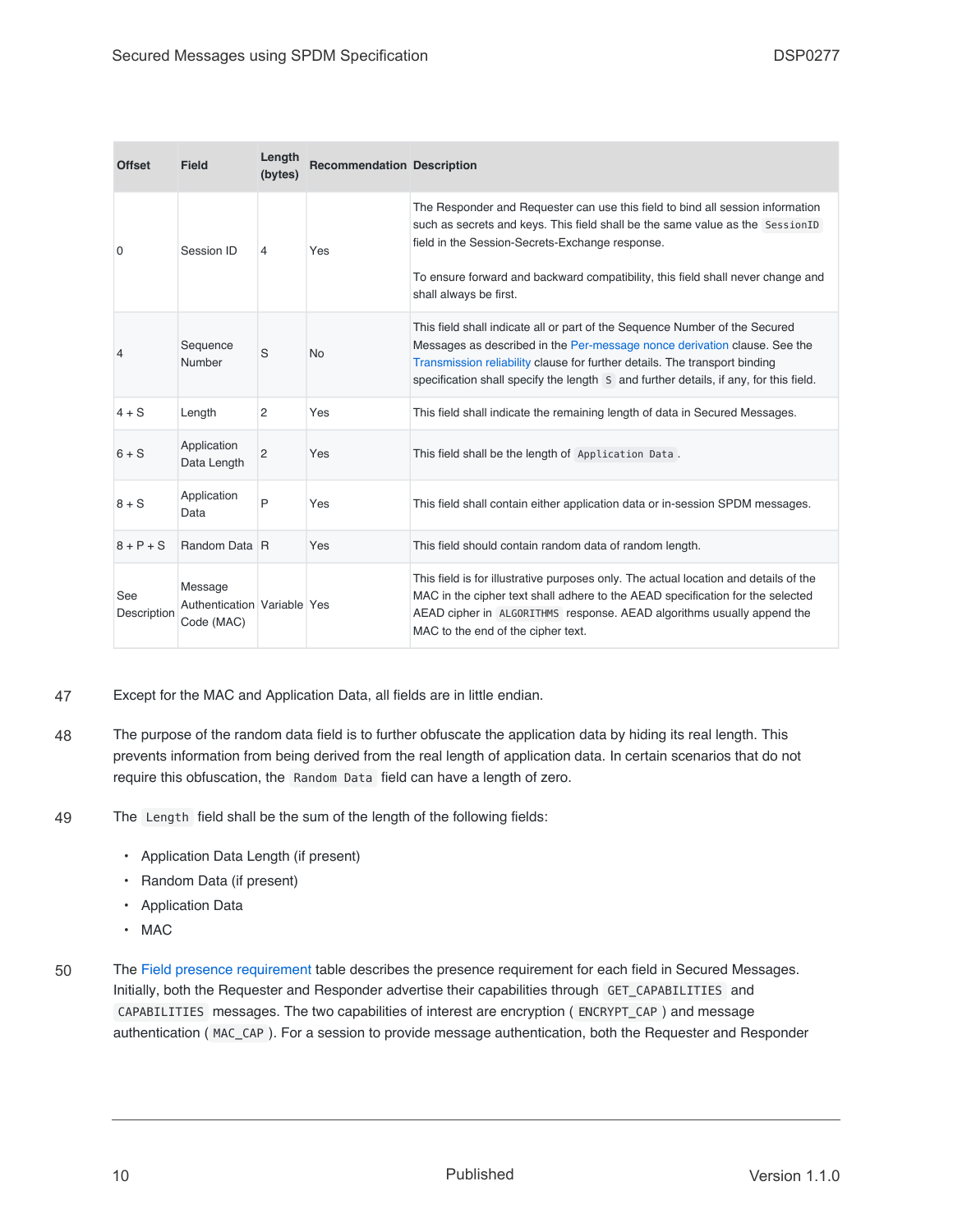need to support message authentication. Lastly, for a session to provide both encryption and message authentication, both the Responder and Requester have to support both.

- 51 The most common denominator of capabilities between an SPDM Requester and its Responder shall determine the capabilities for all sessions between them. SPDM does not allow a Requester and Responder to support different capabilities for each individual session. In other words, if both the Requester and Responder support both message authentication and encryption, all their sessions shall support message authentication and encryption; not one or the other, but both. Likewise, if there are no common capabilities between the two, Secured Messages shall not be supported.
- 52 If a session can only provide message authentication, the Message Authenticaton Only column is applicable. If a session provides both, the Encryption and Message Authentication column is provided. Only one column applies per session. An encryption only session shall be prohibited. If no columns apply, this specification is not applicable.
- 53 In the applicable column, a value of **Present** shall indicate the respective field is present in the Secured Message. A value of **Absent** shall indicate the respective field shall not be present in Secured Messages.

| <b>Field</b>            | <b>Message Authentication Only</b> | <b>Encryption and Message Authentication</b> |
|-------------------------|------------------------------------|----------------------------------------------|
| Length                  | Present                            | Present                                      |
| Session ID              | Present                            | Present                                      |
| Sequence Number         | See Transport Binding              | See Transport Binding                        |
| Application Data Length | Absent                             | Present                                      |
| Random Data             | Absent                             | Present                                      |
| <b>Application Data</b> | Present                            | Present                                      |
| <b>MAC</b>              | Present                            | Present                                      |

### <span id="page-10-1"></span>54 **Field presence requirement**

55 For some transport bindings, the Application Data field will need a specified format to ensure correct processing at the receiver. For example, if the Application Data field can carry messages from a range of protocols, the Application Data field might need a field indicating which protocol to use for processing the message in the Application Data field. If required, such formatting shall be specified by the binding specification.

# <span id="page-10-0"></span>**56 4.2 Secured Message protection**

57 Secured Messages utilize Authenticated Encryption with Associated Data (AEAD) cipher algorithms in much the same way that TLS 1.3 does. See [DSP0274](#page-5-4) for an overview of AEAD algorithms.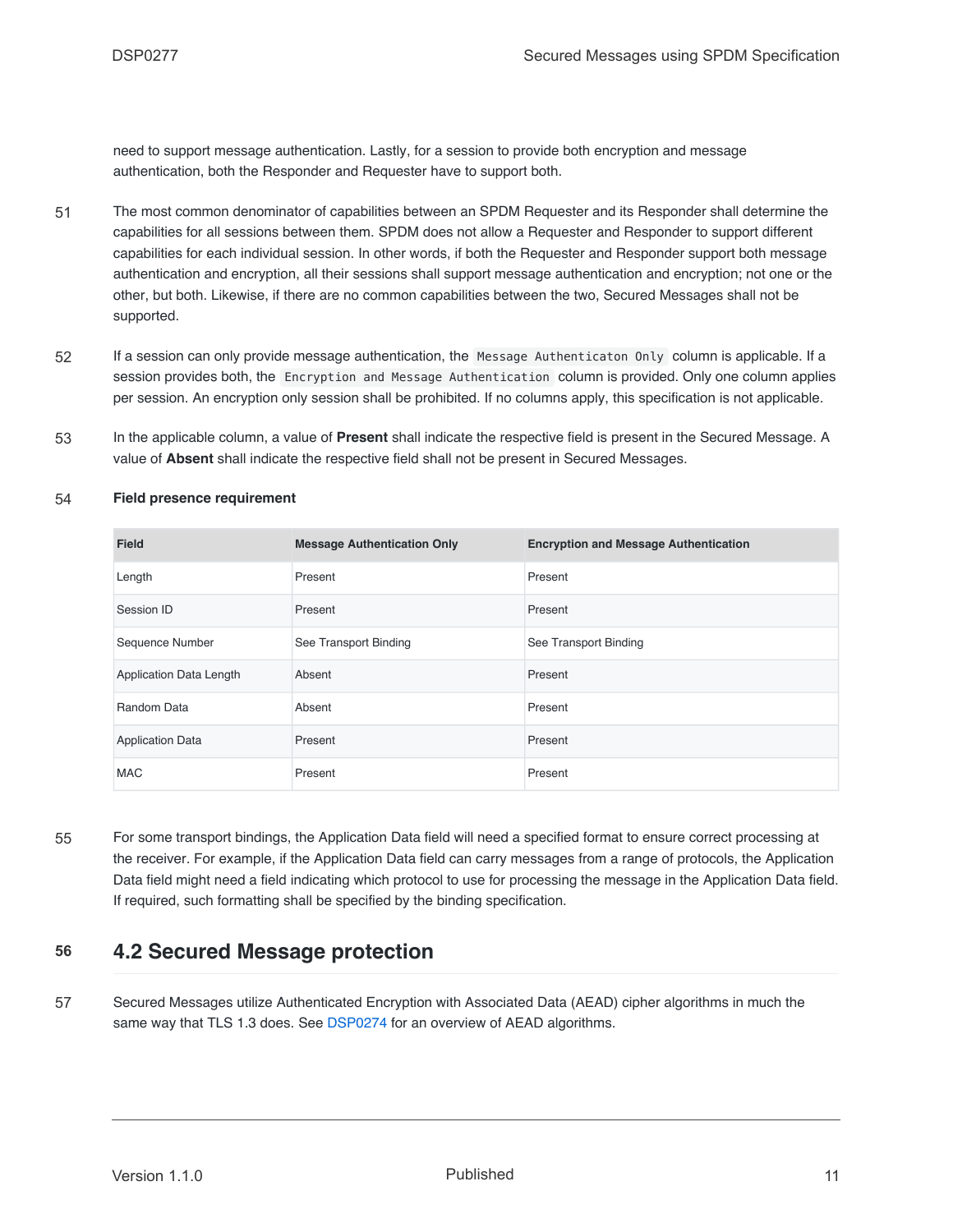### <span id="page-11-0"></span>**58 4.2.1 AEAD encryption keys and other secrets**

59 SPDM's key schedule produces four major secrets that are used at certain points in the session and each secret is bound to a particular direction of transmission. The encryption keys and initialization vector (IV) are derived from these four major secrets. See Key Schedule in [DSP0274](#page-5-4) for more details.

### <span id="page-11-1"></span>**60 4.2.2 AEAD requirements**

- 61 This clause discusses the requirements for each parameter to the AEAD functions ( encryption\_key , nonce , associated\_data , plaintext and ciphertext ) depending on the capabilities of the session. See the *Application data* clause in [DSP0274](#page-5-4) for the AEAD function interfaces and more details. The references below shall be interpreted according to [DSP0274](#page-5-4) definitions.
- 62 In general, the MAC covers the associated data and the plain text. Specifically, the MAC covers all fields in [Secured](#page-8-0) [Message](#page-8-0). The default length of the MAC shall be 16 bytes for [AES-GCM](#page-5-5), [AEAD\\_SM4\\_GCM](#page-5-6) and [ChaCha20-Poly1305](#page-5-7). The transport binding can specify a different MAC length.

#### <span id="page-11-2"></span>**63 4.2.2.1 Message Authentication Only session**

- 64 For sessions that are capable of only supporting message authentication, the associated\_data for AEAD shall be the concatenation of the following fields in this order:
	- 1. Session ID
	- 2. Sequence Number (if present)
	- 3. Length
	- 4. Application Data
- 65 The text to encrypt, plaintext , for AEAD shall be null. Consequently, the text to decrypt, ciphertext , shall also be null.

#### <span id="page-11-3"></span>**66 4.2.2.2 Encryption and Message Authentication session**

- 67 The associated\_data for AEAD shall be the concatenation of the following fields in this order:
	- 1. Session ID
	- 2. Sequence Number (if present)
	- 3. Length
- 68 The text to encrypt, plaintext , for AEAD shall be the concatenation of these fields in this order:
	- 1. Application Data Length
	- 2. Application Data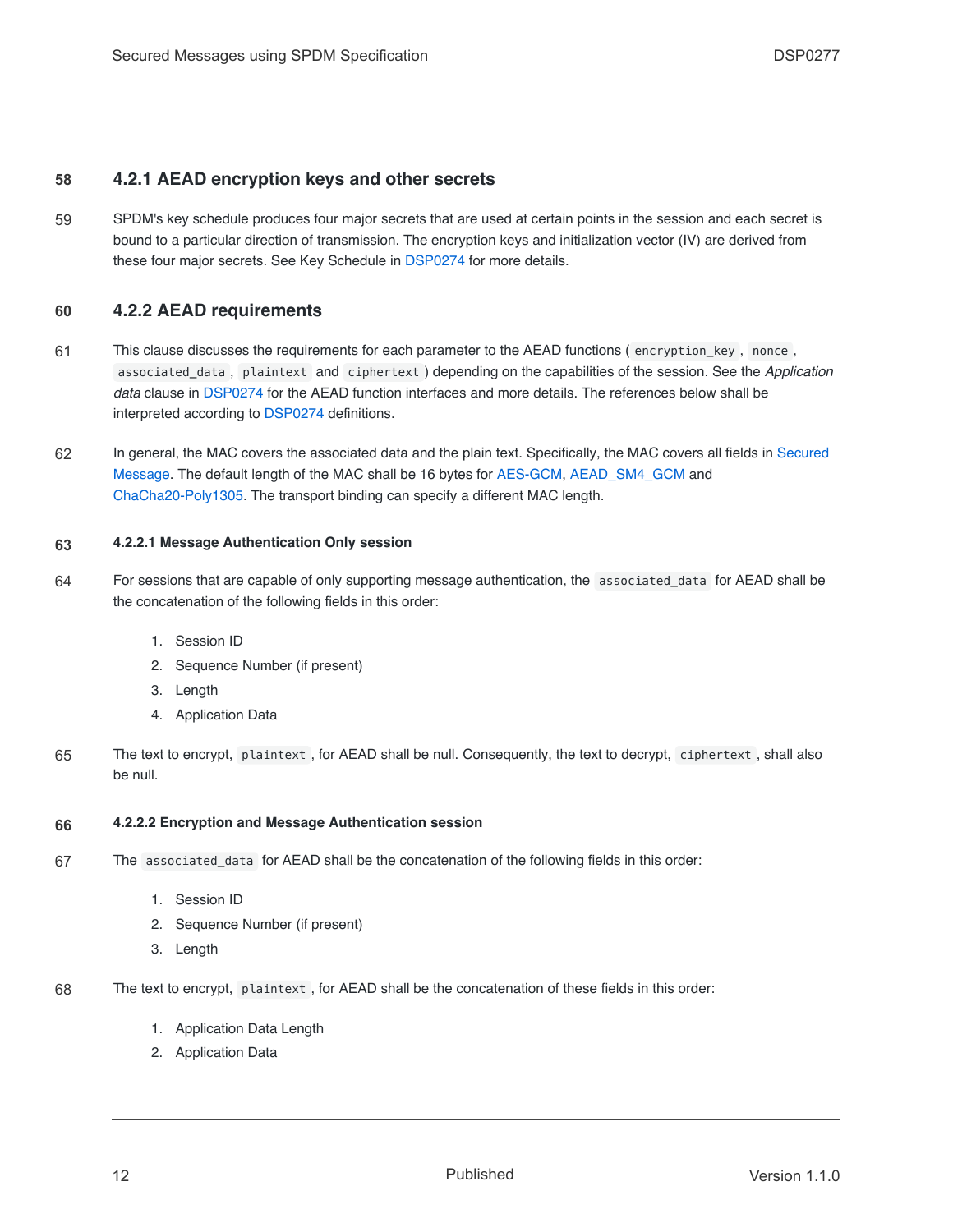#### 3. Random Data

69 The text to decrypt, ciphertext , shall be the encrypted portion of the Secured Message and the MAC.

### <span id="page-12-0"></span>**70 4.2.3 Per-message nonce derivation**

- 71 The nonce shall never be transmitted in Secured Messages. This means that both the Responder and Requester must internally track the nonce. To ensure proper tracking, the Requester and Responder shall follow the nonce derivation schedule laid henceforth.
- 72 Before the creation of the first Secured Message in the session for a given major secret and its derived encryption and IV keys, both the Responder and Requester shall start with a 64-bit sequence number with a value of zero. For each record, both SPDM endpoints shall follow these steps as prescribed:
	- 1. Zero extend the sequence number to iv length according to the selected AEAD cipher suite in ALGORITHMS messages.
	- 2. Perform a bitwise XOR of the zero-extended sequence number with the appropriate IV derived in the SPDM key schedule. The sequence number shall be padded with zeros to the left (most significant) to the size of the IV.
		- The output of this step is called the per-message nonce.
	- 3. Increment the sequence number by a value of one for the next Secured Message.
- 73 Because different secrets are used for different directions of data transmission, each endpoint would have to track two sequence numbers: one for the reception and the other for the transmission.
- 74 Lastly, when a KEY\_UPDATE occurs, the sequence number shall reset to 0 before sending the first Secured Message using the new session keys.

#### <span id="page-12-1"></span>**75 4.2.3.1 Other per-message nonce requirements**

76 A Secured Message shall not reuse a sequence number. Furthermore, an SPDM endpoint shall not send Secured Messages out of sequence. The [Per-message nonce derivation](#page-12-0) clauses describes the proper sequence. This requirement does not prevent a transport from sending messages asynchronously or interleave messages as long as the transport supports message interleaving and asynchronous transfers.

### <span id="page-12-2"></span>**77 4.2.4 Encryption requirements**

78 A single Secured Message shall contain the complete ciphertext as produced by a single invocation of AEAD\_Encrypt using the appropriate encryption key for the given direction of transmission, the appropriate permessage nonce, and the selected AEAD Cipher Suite in ALGORITHMS . No two or more Secured Messages shall use the same nonce. This requirement does not prevent a transport from sending messages asynchronously or interleave messages as long as the transport supports message interleaving and asynchronous transfers.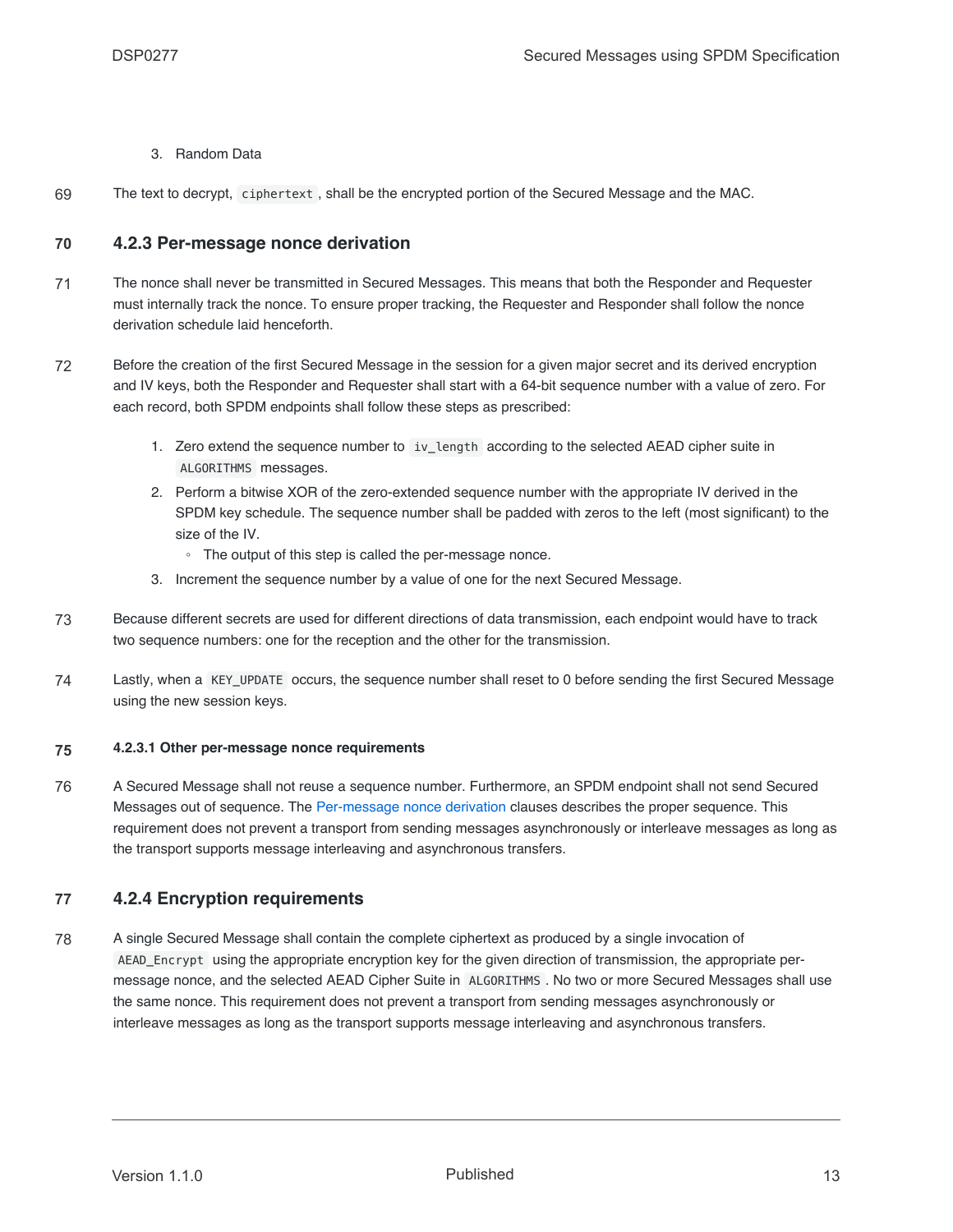# <span id="page-13-0"></span>**<sup>79</sup> 5 Compatibility**

- 80 This specification is decoupled from [DSP0274](#page-5-4) to avoid unnecessary updates here whenever SPDM changes. If a tighter coupling to [DSP0274](#page-5-4) is desired, the transport binding specification should describe it.
- 81 Furthermore, this specification follows these rules to minimize changes between minor versions to ensure compatibility:
	- Computations and other operations between different minor versions of the Secured Messages using SPDM specification should remain the same, unless security issues of lower minor versions are fixed in higher minor versions and the fixes require change in computations or other operations.
	- In a newer minor version of the Secured Message using SPDM specification, a given message can be longer, bit fields and enumerations can contain new values, and reserved fields can gain functionality. Existing numeric and bit fields retain their existing definitions.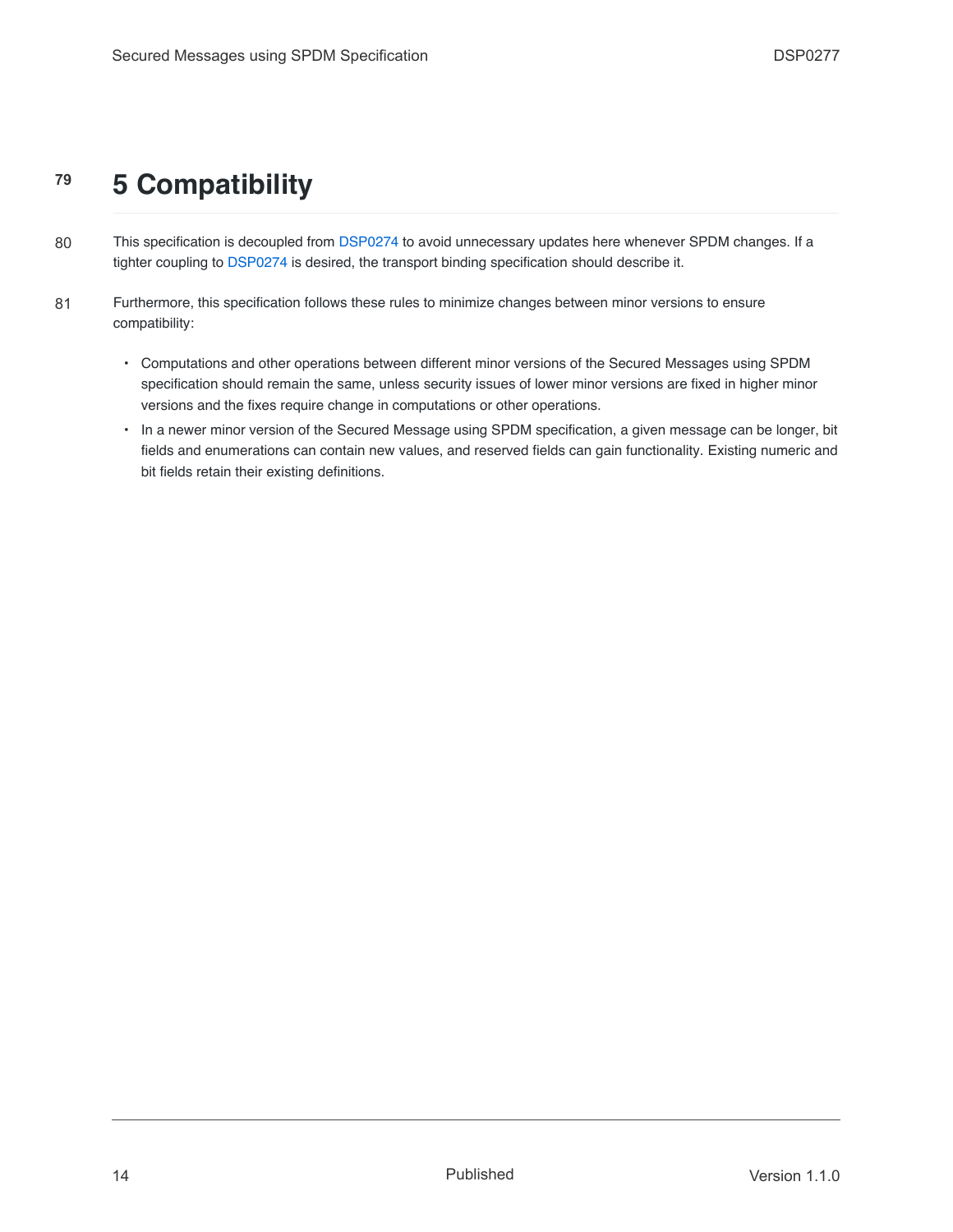# <span id="page-14-0"></span>**<sup>82</sup> 6 Version support**

83 To advertise the supported Secured Message version of an SPDM Requester for a particular transport, the [Secured](#page-14-1) [Message transport binding version format](#page-14-1) table defines the fields necessary to specify the transport binding specification version of Secured Messages.

#### <span id="page-14-1"></span>84 **Secured Message transport binding version format**

| <b>Bit</b> | <b>Field</b>         | Value                                                                                                                                                  |
|------------|----------------------|--------------------------------------------------------------------------------------------------------------------------------------------------------|
|            | [15:12] MajorVersion | Shall be the major version of the transport binding. See DSP0274 for description of major version.                                                     |
| [11:8]     | <b>MinorVersion</b>  | Shall be the minor version of the transport binding. See DSP0274 for description of minor version.                                                     |
| [7:4]      |                      | UpdateVersionNumber Shall be the update version of the transport binding. See DSP0274 for description of Update version.                               |
| [3:0]      | Alpha                | Shall be the alpha version of the transport binding. For released versions, this field shall be zero. See<br>DSP0274 for description of alpha version. |

- 85 The transport binding specification of Secured Messages may offer a more descriptive or definitive statement on compatibility between major, minor and update versions.
- 86 The [Secured Message transport binding version list format](#page-14-2) table describes a format to list all supported versions of the Secure Message transport binding.

### <span id="page-14-2"></span>87 **Secured Message transport binding version list format**

| <b>Offset Field</b> |                    | <b>Size</b><br>(in<br>byte) | <b>Description</b>                                                                                                                                                                                                 |
|---------------------|--------------------|-----------------------------|--------------------------------------------------------------------------------------------------------------------------------------------------------------------------------------------------------------------|
| $\overline{0}$      | VersionCount 1     |                             | Shall indicate the total number (T) of Secured Message transport binding versions listed in VersionsList                                                                                                           |
|                     | VersionsList T * 2 |                             | Shall list all versions that are supported by an SPDM Requester for the given transport. The format for this<br>field shall be the format described by the Secured Message transport binding version format table. |

88 The transport binding specification shall define which version(s) of this specification it binds to. Unless the transport specifies otherwise, the version(s) of the transport binding specification shall be the version(s) that is populated in VersionsList . For example, if version 1.3.4 of a transport binding specification states that it binds to version 1.0.0 of this specification (Secured Message using SPDM), then the value used for the Secure Message transport binding version is 1.3.4. In another example, a 2.4 version of the transport binding specifies to use version 1.2 as the value for the Secure Message transport binding version.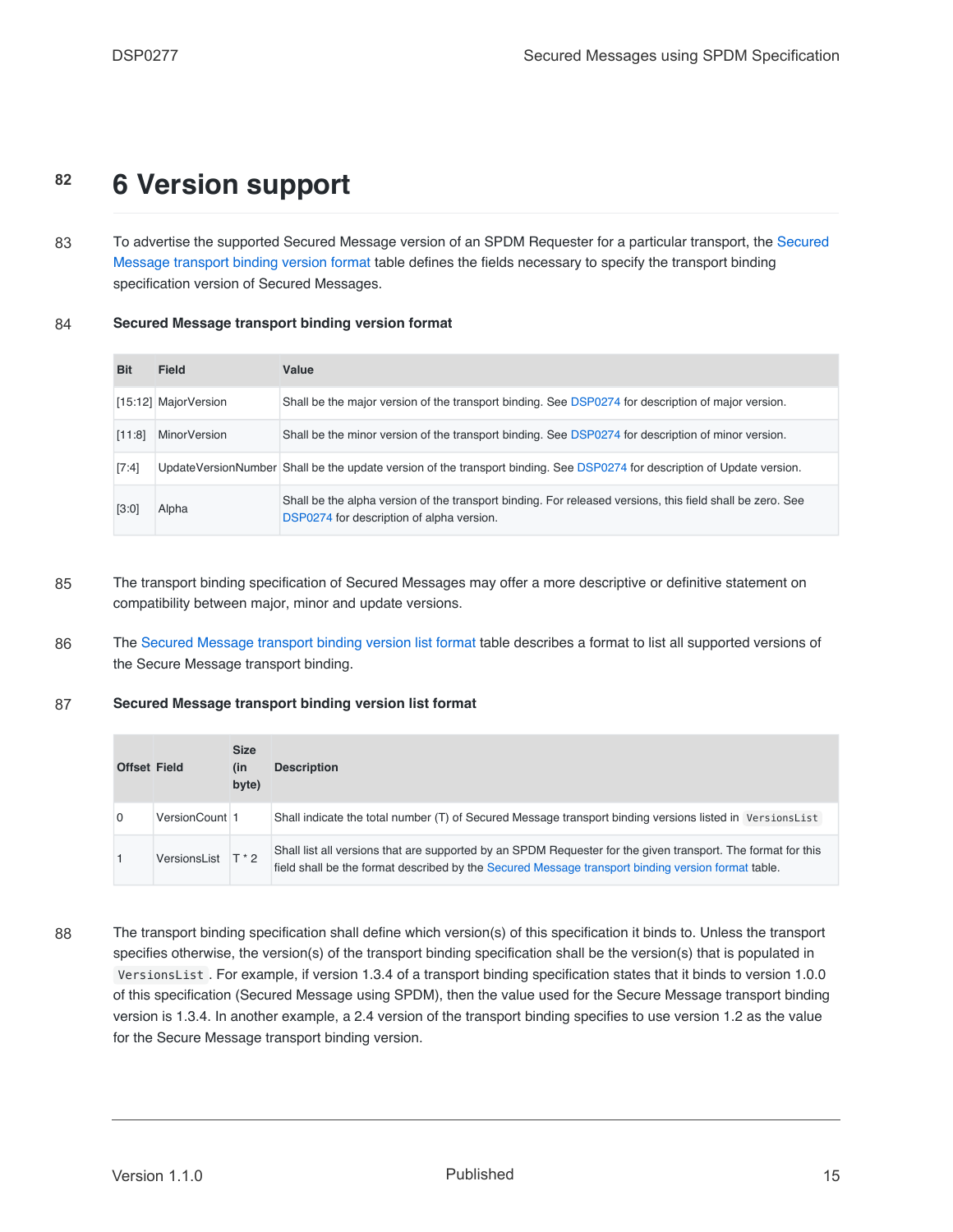### <span id="page-15-0"></span>**89 6.1 Version selection**

- 90 Version discovery and selection occurs during Session-Secrets-Exchange. First, the SPDM Requester shall advertise its list of supported version through the OpaqueData field of a Session-Secrets-Exchange request. The Requester shall use the [Secured Message opaque data format](#page-19-2) to specify its list in [Supported version list data format.](#page-20-0)
- 91 Lastly, the Responder shall select a version among the ones that is supported by the Requester and communicate the selected version in the OpaqueData field in the Session-Secrets-Exchange response. The Responder shall use either the [Secured Message opaque data format](#page-19-2) or [SPDM general opaque data format](#page-21-0) to specify its selected version in [Version selection data format.](#page-19-1) From that point on, both the SPDM Requester and Responder shall not change this version for that session. If the Responder cannot select a version, an ERROR response shall be sent with ErrorCode=InvalidRequest .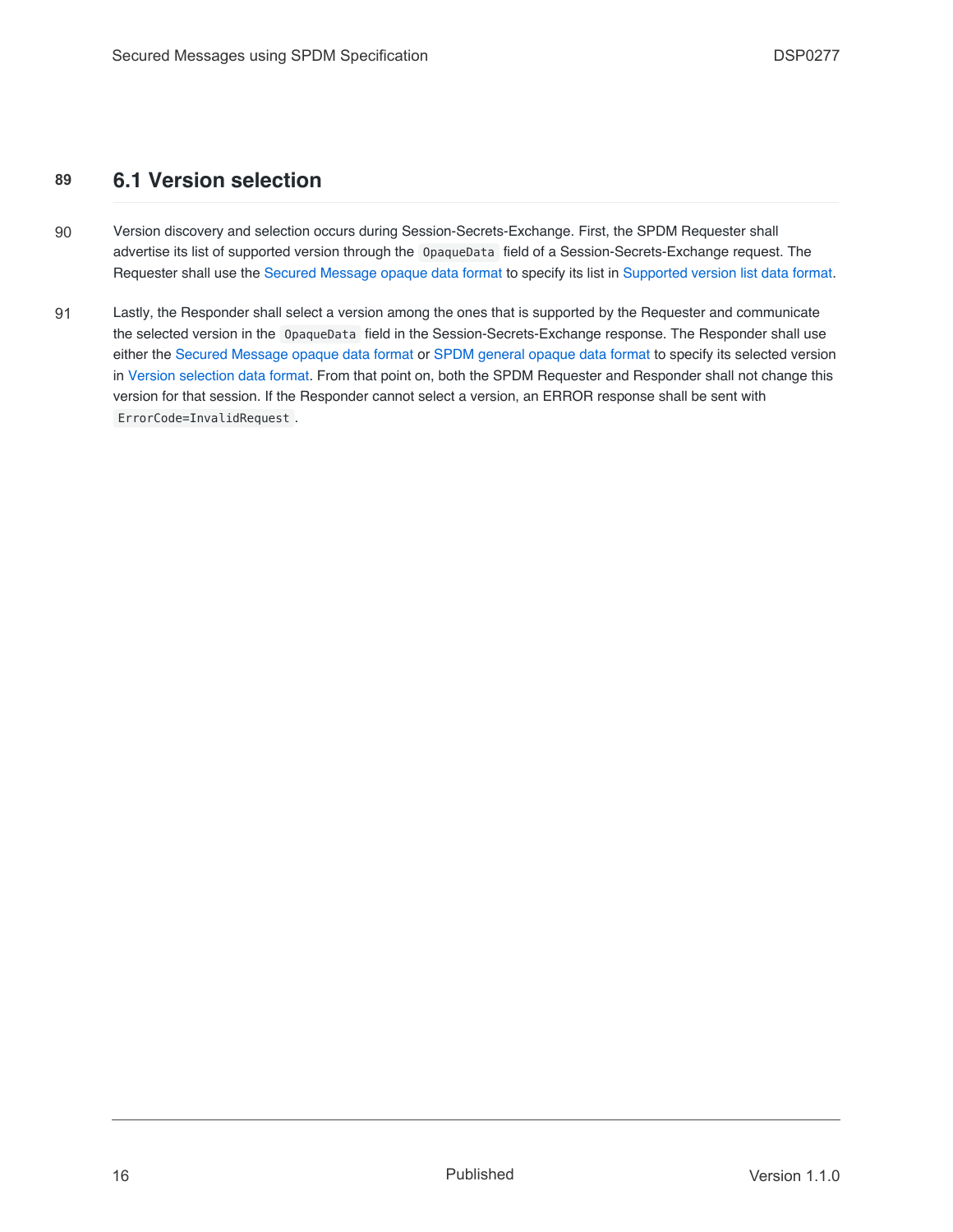# <span id="page-16-0"></span>**<sup>92</sup> 7 Transport requirements or allowances**

93 This clause and subclauses describe various requirements or flexibility allowed at the transport layer.

# <span id="page-16-1"></span>**94 7.1 Transmission reliability**

- 95 Secured Messages rely on the transport to perform reliable lossless delivery. The transport defines the mechanisms to ensure the transmission of data, which can include retries. Furthermore, this specification expects the transport to either deliver Secured Messages in order or allow the receiver to determine the correct order of transmission of Secured Messages. In an event that transmission or reception fails, an SPDM Requester or Responder may terminate the session or restart a new one.
- 96 If a transport cannot provide the aforementioned characteristics, the transport binding may add the sequence number as described in [Per-message nonce derivation](#page-12-0) as a field to Secured Message and provide additional guidance, if any, to properly utilize the sequence number to authenticate or decrypt the Secured Message. See [DTLS 1.3](#page-5-8) for further guidance.

### <span id="page-16-2"></span>**97 7.2 Certain SPDM message allowances**

98 If possible, the transport binding specification should take full advantage of asynchronous and bidirectional communication to allow messages such as KEY\_UPDATE and HEARTBEAT to be sent directly from a Responder without any other assistance such as a sideband alerting mechanism or SPDM's GET\_ENCAPSULATED\_REQUEST mechanism. The transport binding specification shall address this.

### <span id="page-16-3"></span>**99 7.3 ERROR response message allowances**

100 Furthermore, the ERROR message may be sent without an SPDM request when the error code is a decryption error ( ErrorCode=DecryptError ) to indicate that the Secured Message that was received could not be decrypted or authenticated properly. In addition, both the SPDM Requester and Responder may send an ERROR message with ErrorCode=DecryptError . This is especially useful for data sent at the application layer. In other words, in this scenario, the ERROR response message is behaving as a response to the inability to decrypt or authenticate the received Secured Message. In the event an SPDM endpoint receives this particular error message, the SPDM endpoint should terminate the session.

# <span id="page-16-4"></span>**101 7.4 Key update allowances**

102 Unless otherwise specified by the transport, in a secure session, the SPDM endpoints can continue to transfer application data during a key update using the KEY\_UPDATE message. In this scenario, both sender and receiver of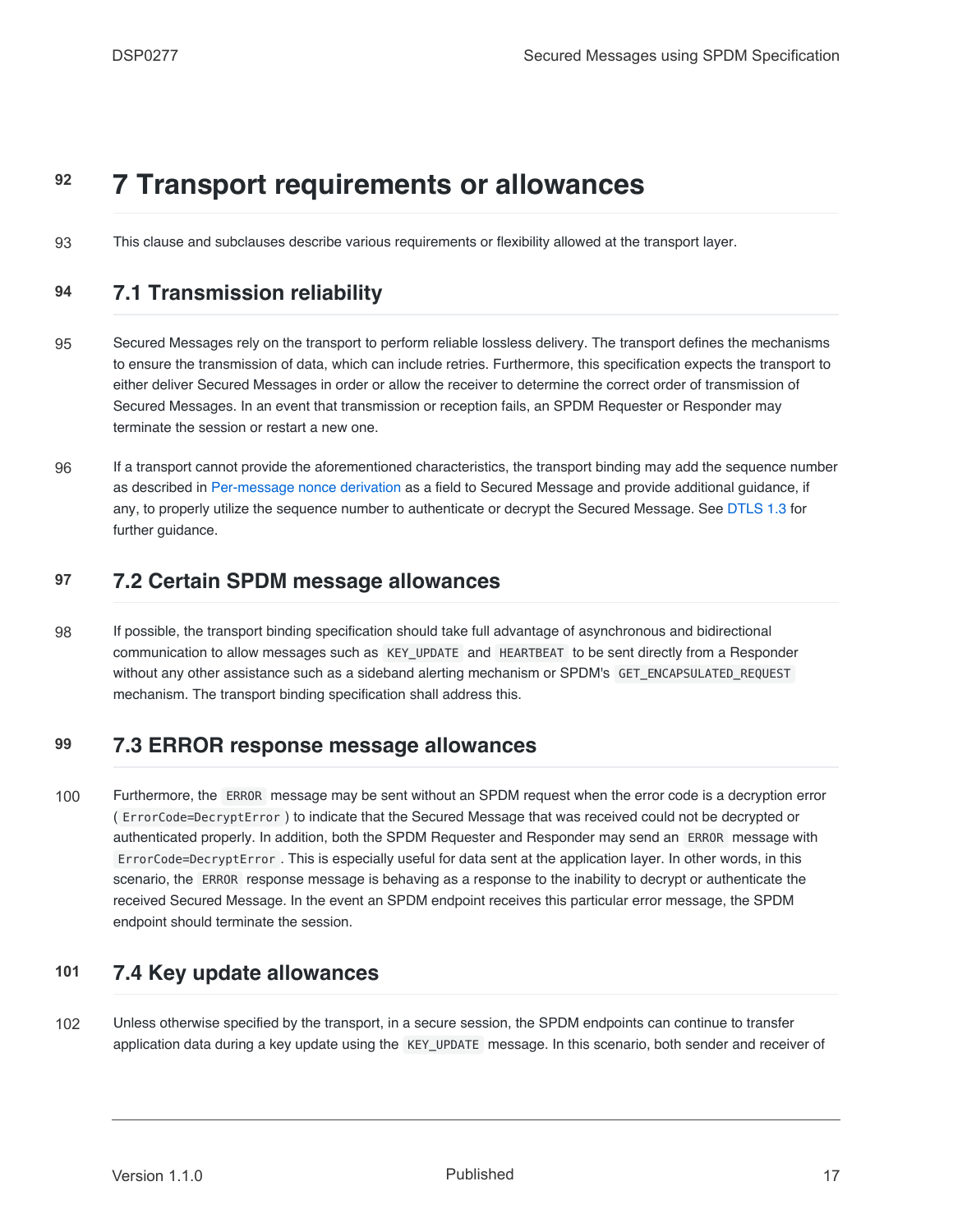secured messages should ensure proper encryption, decryption and authentication of secured messages using the appropriate session keys as well as discarding the old session keys at the appropriate time.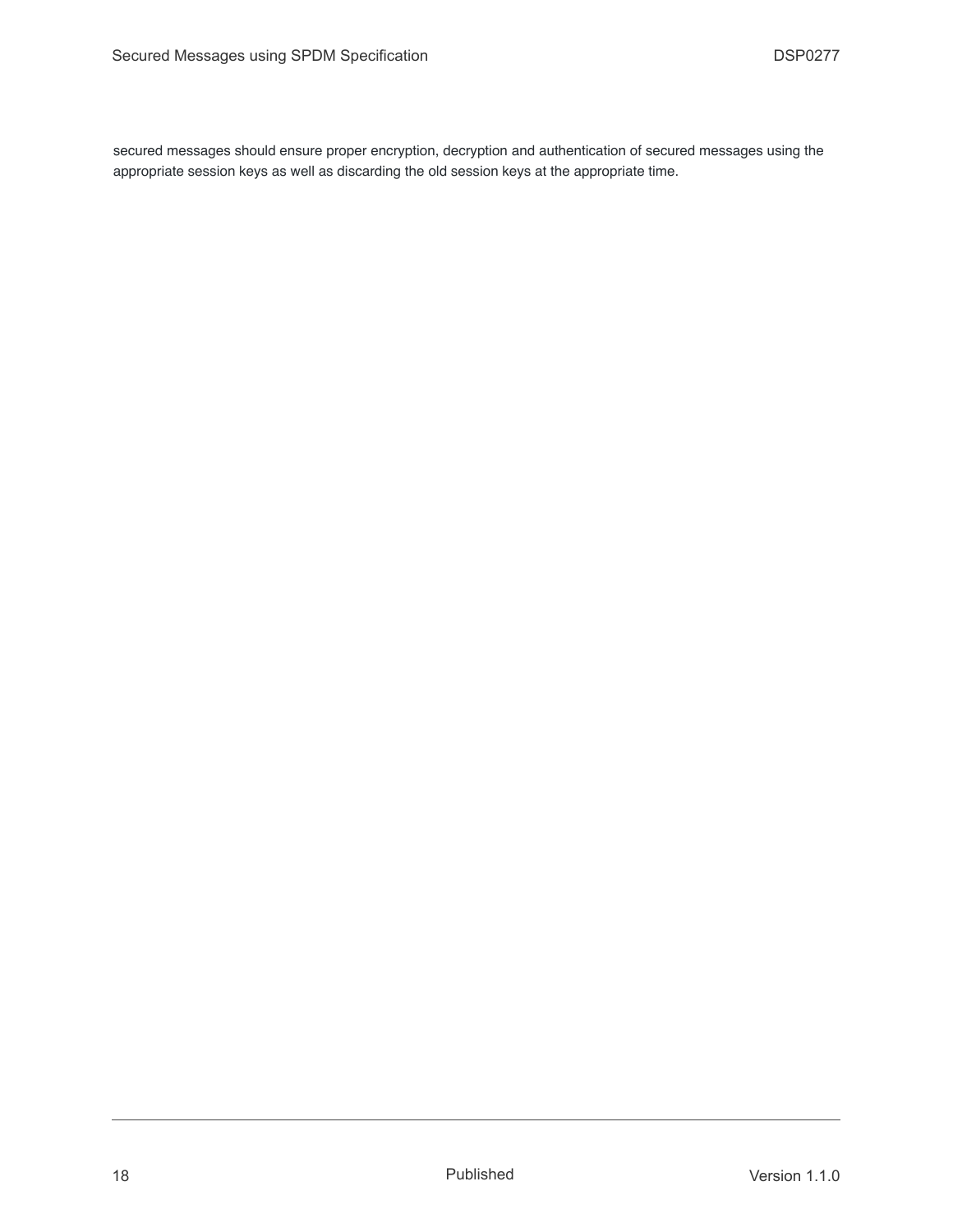# <span id="page-18-0"></span>**<sup>103</sup> 8 Secured Messages opaque data format**

104 In many SPDM requests and response, an opaque data field exists to accommodate transport, standard organizations, or vendor specific use cases. The [Secured Message general opaque data](#page-18-1) table defines the general format for all opaque data fields. If the selected SPDM protocol version is 1.1, then all opaque data fields in SPDM messages shall utilize the format defined by [Secured Message general opaque data](#page-18-1). This format allows an SPDM message to contain multiple vendor or standard bodies' opaque data without collision.

#### <span id="page-18-1"></span>105 **Secured Message general opaque data table**

| <b>Offset</b>  | <b>Field</b>         | Length<br>(bytes) | <b>Description</b>                                                                                                                                                                                          |
|----------------|----------------------|-------------------|-------------------------------------------------------------------------------------------------------------------------------------------------------------------------------------------------------------|
| 0              | SpecID               | 4                 | Shall be 0x444D5446. This value is the hexadecimal representation of the string DMTF. The purpose of<br>this field is to help distinguish opaque data defined by this specification from other opaque data. |
| $\overline{4}$ | OpaqueVersion 1      |                   | This field shall identify the format of the remaining bytes. This value shall be 1.                                                                                                                         |
| 5              | <b>TotalElements</b> |                   | Shall be the total number of elements in OpaqueList.                                                                                                                                                        |
| 6              | Reserved             | 2                 | Reserved                                                                                                                                                                                                    |
| $8+$           | OpaqueList           |                   | Variable Shall be a list of Opaque Elements.                                                                                                                                                                |

#### 106 The [Opaque element](#page-18-2) table defines the format for each element in OpaqueList.

#### <span id="page-18-2"></span>107 **Opaque element table**

| <b>Offset</b> | <b>Field</b> | Length (bytes) | <b>Description</b>                                                                                                                                                                                                                                               |
|---------------|--------------|----------------|------------------------------------------------------------------------------------------------------------------------------------------------------------------------------------------------------------------------------------------------------------------|
| 0             | ID           |                | Shall be one of the values in the ID column of "Registry or<br>standards body ID" table as defined in DSP0274.                                                                                                                                                   |
|               |              |                | Length in bytes of the VendorID field.<br>If the data in Opaque Element Data belongs to a standards body, this                                                                                                                                                   |
|               | VendorLen    |                | field shall be 0.<br>Otherwise, the data in OpaqueElementData belongs to the vendor<br>and therefore, this field shall be the length indicated in the Vendor<br>ID column of "Registry and standards body ID" table for the<br>respective ID defined in DSP0274. |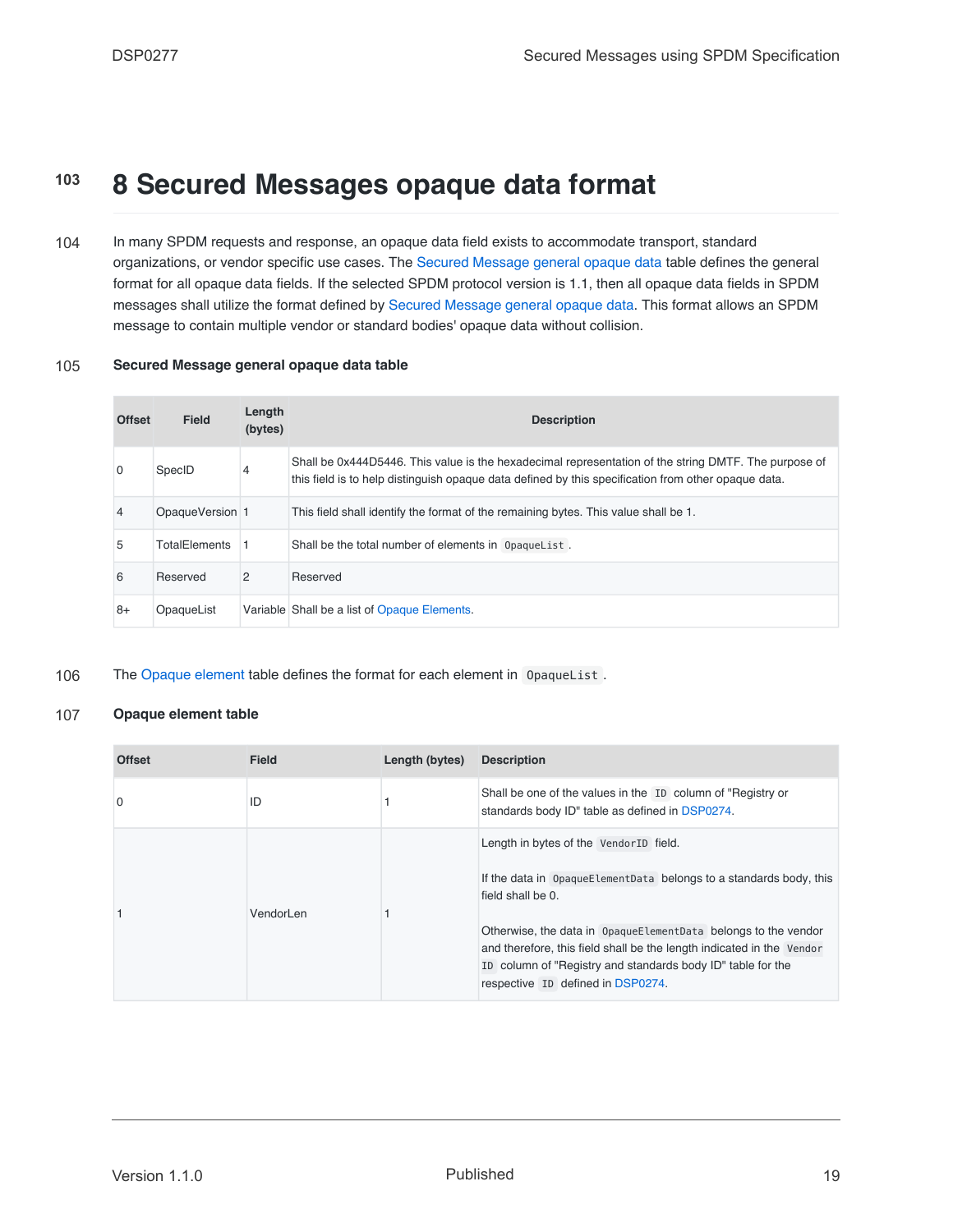| <b>Offset</b>                             | <b>Field</b>           | Length (bytes)                       | <b>Description</b>                                                                                                                                                                                                                                                                                                                 |
|-------------------------------------------|------------------------|--------------------------------------|------------------------------------------------------------------------------------------------------------------------------------------------------------------------------------------------------------------------------------------------------------------------------------------------------------------------------------|
| 2                                         | VendorID               | VendorLen                            | If VendorLen is greater than zero, this field shall be the ID of the<br>vendor corresponding to the ID field. Otherwise, this field shall be<br>absent.                                                                                                                                                                            |
| $2 +$ VendorLen                           | OpaqueElementDataLen 2 |                                      | Shall be the length of OpaqueElementData.                                                                                                                                                                                                                                                                                          |
| $4 +$ VendorLen                           | OpaqueElementData      | Variable                             | Shall be the data defined by the vendor or standards body.                                                                                                                                                                                                                                                                         |
| $4 +$ VendorLen +<br>OpaqueElementDataLen | AlignPadding           | AlignPaddingSize<br>$= 0, 1, 2$ or 3 | If $4 +$ VendorLen + OpaqueElementDataLen is not a multiple of<br>four, this field shall be present and of the correct length to ensure 4<br>+ VendorLen + OpaqueElementDataLen + AlignPaddingSize is a<br>multiple of four. The value of this field shall be all zeros and the size<br>of this field shall be 0, 1, 2 or 3 bytes. |

# <span id="page-19-0"></span>**108 8.1 Secured Message opaque element data format**

109 The Secured Message opaque element data format implements the [Opaque element](#page-18-2) for use cases specific to this specification. The [Secured Message opaque element](#page-19-2) table describes the implementation.

#### <span id="page-19-2"></span>110 **Secured Message opaque element table**

| <b>Offset</b>     | <b>Field</b>           | Length (bytes)   | <b>Description</b>                                                                                                                                                                                                                                                                                          |
|-------------------|------------------------|------------------|-------------------------------------------------------------------------------------------------------------------------------------------------------------------------------------------------------------------------------------------------------------------------------------------------------------|
| $\Omega$          | ID                     |                  | Shall be zero to indicate DMTF.                                                                                                                                                                                                                                                                             |
|                   | VendorLen              |                  | Shall be zero. Note: DMTF does not have a vendor registry.                                                                                                                                                                                                                                                  |
| 2                 | OpaqueElementDataLen 2 |                  | Shall be the length of the remaining bytes excluding the AlignPadding.                                                                                                                                                                                                                                      |
| 4                 | <b>SMDataVersion</b>   |                  | Shall identify the format of the remaining bytes. The value shall be one.                                                                                                                                                                                                                                   |
| 5                 | SMDataID               |                  | Shall be the identifier for the Secured Message data type. Later clauses of this<br>specification describe the allowed values.                                                                                                                                                                              |
| 6                 | <b>SMData</b>          | SMDataLen        | Shall be the data corresponding to SMDataID. Later clauses of this specification<br>describe this format.                                                                                                                                                                                                   |
| $6+$<br>SMDataLen | AlignPadding           | $= 0, 1, 2$ or 3 | If $6 +$ SMD at allen is not a multiple of four, this field shall be present and of the<br>AlignPaddingSize correct length to ensure $6 +$ SMDataLen + AlignPaddingSize is a multiple of<br>four. The value of this field shall be all zeros and the size of this field shall be 0.<br>1, $2$ or $3$ bytes. |

### <span id="page-19-1"></span>**111 8.1.1 Version selection data format**

112 The [Version selection data format](#page-20-1) table implements the [Secured Message opaque element](#page-19-2) to communicate the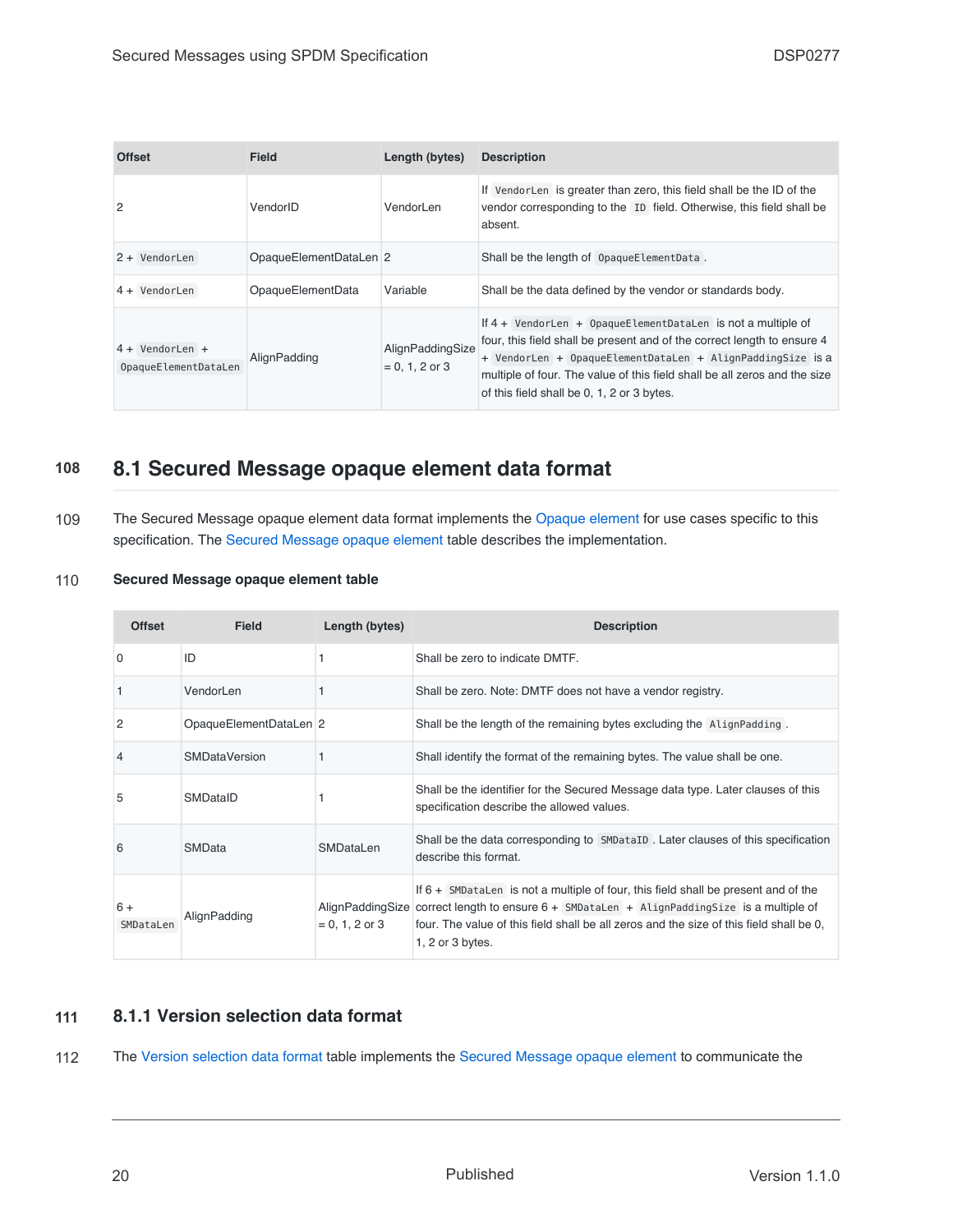selected Secured Message version. This data type shall only be allowed in a Session-Secrets-Exchange Response. An SPDM Responder populates this information.

#### <span id="page-20-1"></span>113 **Secured Message version selection data format table**

| <b>Offset</b>  | <b>Field</b>           | Length<br>(bytes) | <b>Description</b>                                                                                                                   |
|----------------|------------------------|-------------------|--------------------------------------------------------------------------------------------------------------------------------------|
| $\Omega$       | ID                     |                   | Shall be zero to indicate DMTF.                                                                                                      |
| $\mathbf{1}$   | VendorLen              |                   | Shall be zero. Note: DMTF does not have a vendor registry.                                                                           |
| $\overline{2}$ | OpaqueElementDataLen 2 |                   | Shall be four.                                                                                                                       |
| $\overline{4}$ | <b>SMDataVersion</b>   |                   | Shall identify the format of the remaining bytes. The value shall be one.                                                            |
| 5              | SMDataID               |                   | Shall be a value of zero to indicate Secured Message version selection.                                                              |
| 6              | SelectedVersion        | 2                 | Shall be the selected Secured Message Version. See Secured Message transport binding<br>version format for the format of this field. |

### <span id="page-20-0"></span>**114 8.1.2 Supported version list data format**

115 The [Supported version list data format](#page-20-2) table implements the [Secured Message opaque element](#page-19-2) to list all the supported Secured Message transport binding versions. This data type shall only be allowed in a Session-Secrets-Exchange Request. An SPDM Requester populates this information.

### <span id="page-20-2"></span>116 **Supported version list data format**

| <b>Offset</b>     | <b>Field</b>           | Length (bytes)   | <b>Description</b>                                                                                               |
|-------------------|------------------------|------------------|------------------------------------------------------------------------------------------------------------------|
| $\Omega$          | ID                     |                  | Shall be zero to indicate DMTF.                                                                                  |
| $\mathbf{1}$      | VendorLen              |                  | Shall be zero. Note: DMTF does not have a vendor registry.                                                       |
| 2                 | OpaqueElementDataLen 2 |                  | Shall be the length of the remaining bytes excluding the AlignPadding.                                           |
| $\overline{4}$    | SMDataVersion          |                  | Shall identify the format of the remaining bytes. The value shall be one.                                        |
| 5                 | SMDataID               |                  | Shall be a value of one to indicate Supported version list.                                                      |
| 6                 | SecuredMsqVers         | $+1$             | SMDataLen = $(T * 2)$ Shall be the format described in Secured Message transport binding<br>version list format. |
| $6+$<br>SMDataLen | AlignPadding           | AlignPaddingSize | See AlignPadding field in Secured Message opaque element table.                                                  |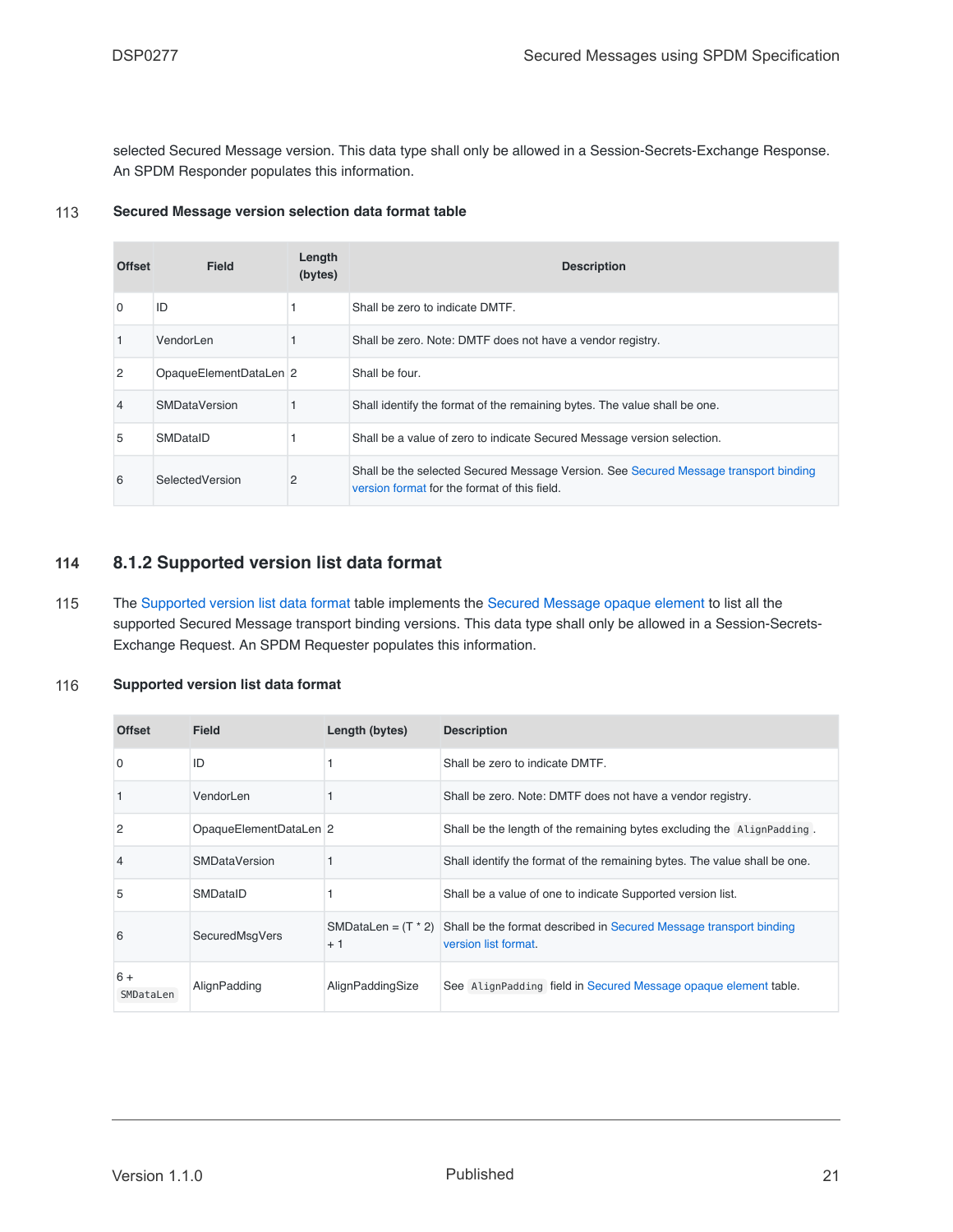# <span id="page-21-0"></span>**<sup>117</sup> 9 SPDM general opaque data format**

- 118 In SPDM version 1.2 and later, SPDM defines a general opaque data format ( OpaqueDataFmt1 ). When the SPDM requester selects SPDM version 1.2 or later for the SPDM connection, only 0paqueDataFmt1 is supported. The Requester and Responder shall support OpaqueDataFmt1 and the Responder shall select OpaqueDataFmt1 in the ALGORITHMS message.
- 119 The SPDM Opaque element format is compatible with [Secured Message opaque element](#page-18-2) format. The format for version selection and advertising the list of supported versions can be reused. The [Version selection data format](#page-20-1) table shall be used to communicate the selected Secured Message version by the SPDM responder and the [Supported version list data format](#page-20-2) shall be used to communicate the list of supported Secured Message versions by the Requester. In these two formats, the SMDataVersion , SMDataID , SelectedVersion and SecuredMsgVers fields map to the OpaqueElementData field of the Opaque Element table that SPDM defines.
- 120 The [Secured Message general opaque data table](#page-18-1) shall not be used because SPDM specification version 1.2 and later defines its own.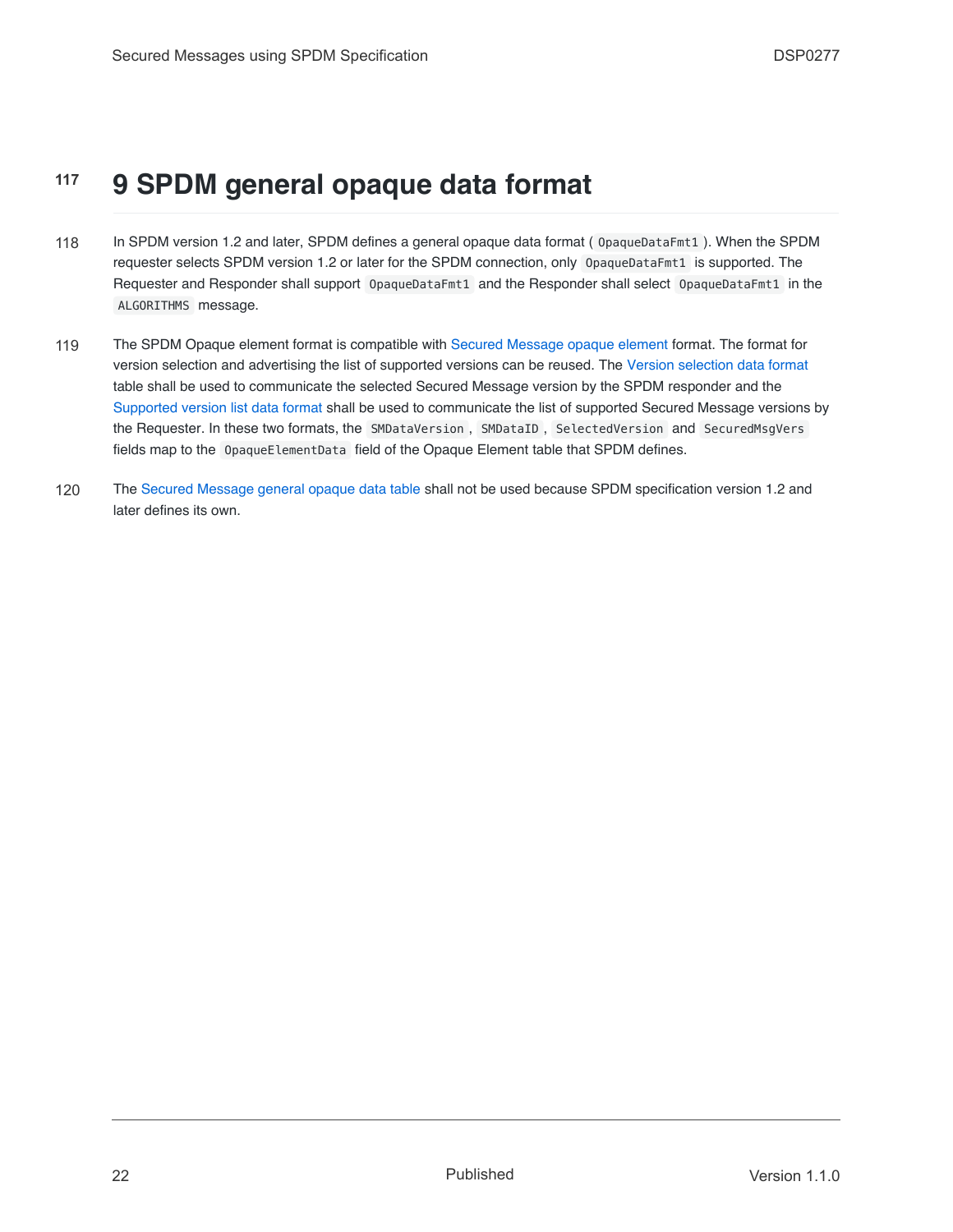# <span id="page-22-0"></span>**<sup>121</sup> 10 ANNEX A (informative) change log**

# <span id="page-22-1"></span>**122 10.1 Version 1.0.0 (2020-09-18)**

• Initial release

### <span id="page-22-2"></span>**123 10.2 Version 1.1.0 (2022-03-28)**

- Minor typographical fixes
- Clarified DecryptError usage when a session implements message authentication only in [ERROR response](#page-16-3) [message allowances](#page-16-3).
- Clarified which versions get populated in VersionsList in [Secured Message transport binding version list](#page-14-2) [format](#page-14-2).
- New:
	- Added [SPDM general opaque data format](#page-21-0) clauses.
	- Allow for two general opaque data format in [Version selection](#page-15-0).
	- Add [Key update allowances](#page-16-4) clauses.